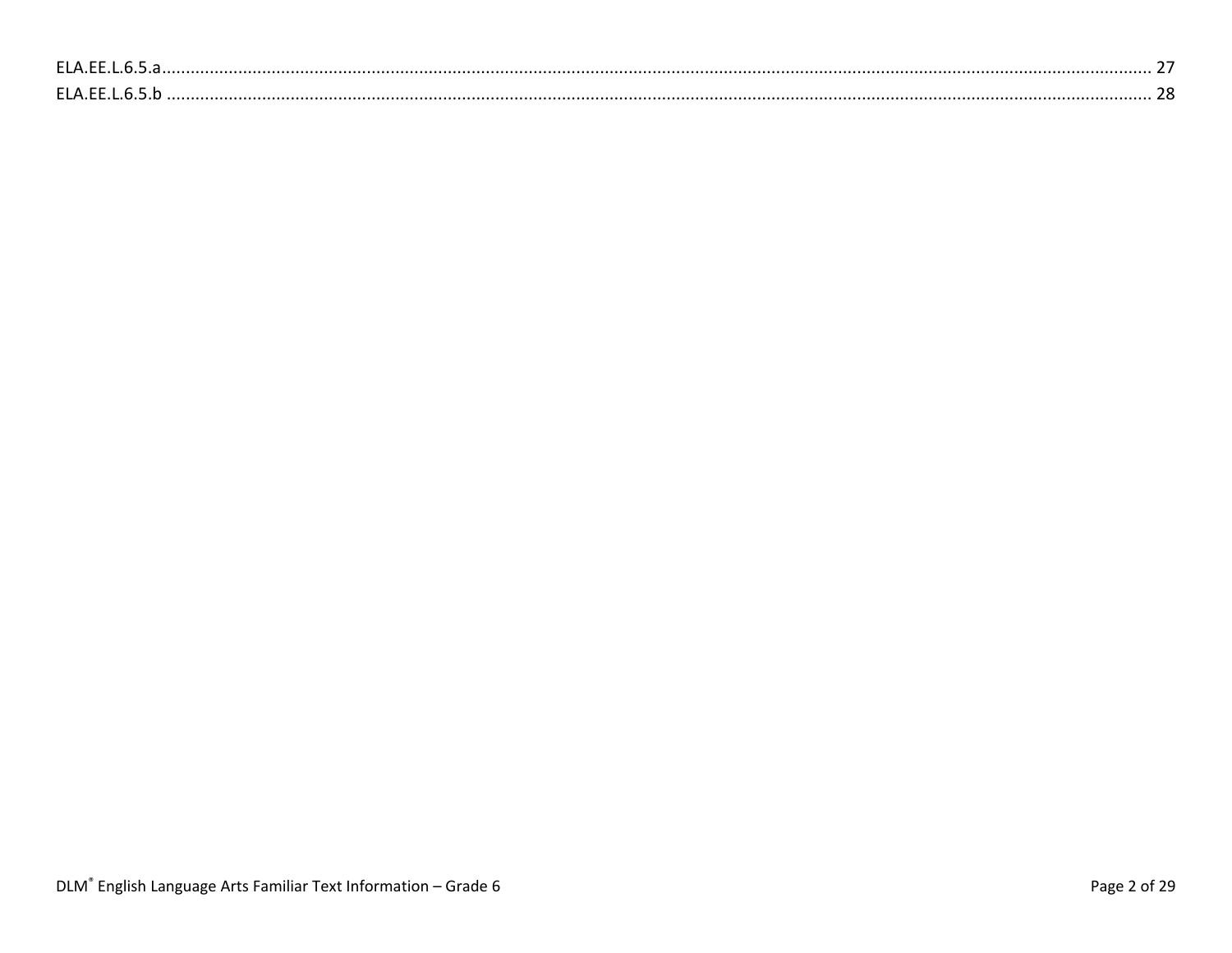<span id="page-2-0"></span>*Determine what a text says explicitly as well as what simple inferences must be drawn.*

Initial Precursor | Can differentiate between text and pictures or braille and tactile graphics/objects that accompany the text *Note: Students who are blind or have visual impairments are assessed on matching a real object with a symbolic representation of the object*

#### General Text Description

Texts include plots in mostly familiar settings such as home, school, or neighborhood. People, objects, and events will be depicted in photos and clearly associated with the content of the text. Home includes family members and home-based routines, like getting ready in the morning or helping with dinner. School includes teachers, friends, and school-based routines, like packing a bag. The neighborhood includes friends, neighbors, and play routines, like taking a walk or going to the park.

| <b>Collection Source Books</b> | <b>Corresponding DLM Book Title</b> | <b>DLM Book Summary</b>                                                   |
|--------------------------------|-------------------------------------|---------------------------------------------------------------------------|
| Little Women                   | Jo's Book                           | Jo was a girl who liked to write stories. One day, she decided to write a |
|                                |                                     | book about four sisters.                                                  |
| Holes                          | Living at Camp Green Lake*          | Stanley was a teenage boy who got into some trouble. He had to go live at |
|                                |                                     | Camp Green Lake with other boys who were in trouble. There were rules     |
|                                |                                     | at Camp Green Lake that everyone had to follow.                           |
| Anne of Green Gables           | Anne                                | Anne was a young girl who lived on a farm with Marilla and Matthew.       |
|                                |                                     | Anne liked to help Matthew and Marilla with chores around the farm.       |
| Anne of Green Gables           | <b>Anne's Best Friend</b>           | Anne and Diana were best friends. They went to school together and        |
|                                |                                     | played together on the weekends.                                          |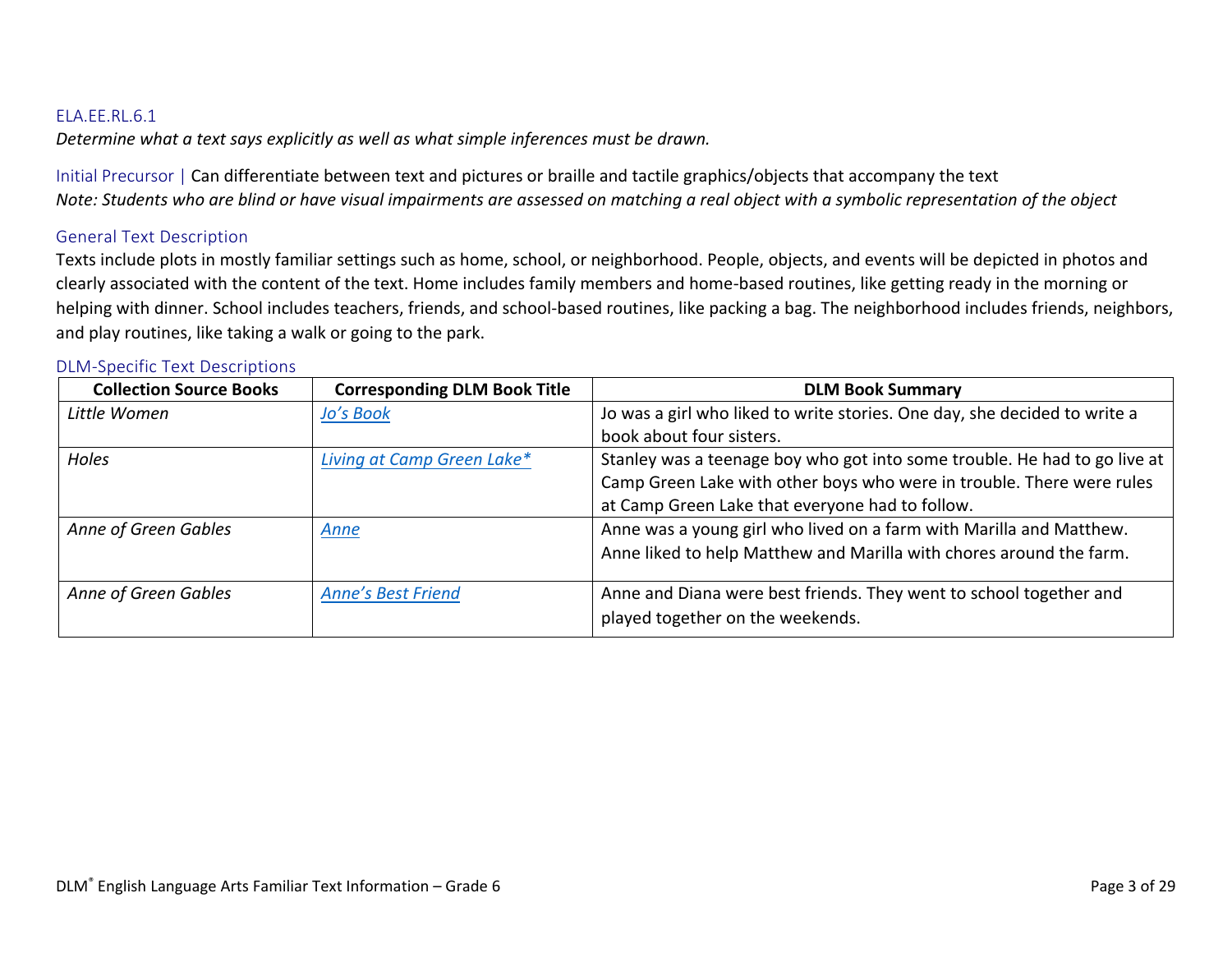<span id="page-3-0"></span>*Identify details in a text that are related to the theme or central idea.*

Initial Precursor | Can match a real object with a picture or other symbolic representation of the object.

### General Text Description

Texts include plots in mostly familiar settings such as home, school, or neighborhood. Objects named in the text will be depicted in the text's photos.

| <b>Collection Source Books</b> | <b>Corresponding DLM Book Title</b> | <b>DLM Book Summary</b>                                                      |
|--------------------------------|-------------------------------------|------------------------------------------------------------------------------|
| Little Women                   | <u>Jo</u>                           | Jo was a teenage girl who liked to write. She got some stories published     |
|                                |                                     | and decided to write a book. Jo grew into a famous author.                   |
| Holes                          | Living at Camp Green Lake*          | Stanley was a teenage boy who got into some trouble. He had to go live at    |
|                                |                                     | Camp Green Lake with other boys who were in trouble. There were rules        |
|                                |                                     | at Camp Green Lake that everyone had to follow.                              |
| Anne of                        | <u>Anne</u>                         | Anne was a young girl who lived on a farm with Marilla and Matthew.          |
| <b>Green Gables</b>            |                                     | Anne liked to help Matthew and Marilla with chores around the farm.          |
| Anne of                        | <b>The Concert</b>                  | Anne was going to a concert, and Matthew wanted to buy her something         |
|                                |                                     | nice to wear. Matthew asked the neighbor to make Anne a new dress,           |
| <b>Green Gables</b>            |                                     | and Anne wore it to the concert.                                             |
|                                |                                     |                                                                              |
| Anne of                        | <b>Anne's Best Friend</b>           | Anne and Diana were best friends. They went to school together and           |
| Green Gables                   |                                     | played together on the weekends.                                             |
| Anne of                        | <b>Visiting Diana</b>               | Anne was a young girl who lived with Matthew on a small farm. Matthew        |
| <b>Green Gables</b>            |                                     | took Anne to visit her friend, Diana. Anne and Diana played outside until it |
|                                |                                     | started to rain. Diana was glad that Anne came over.                         |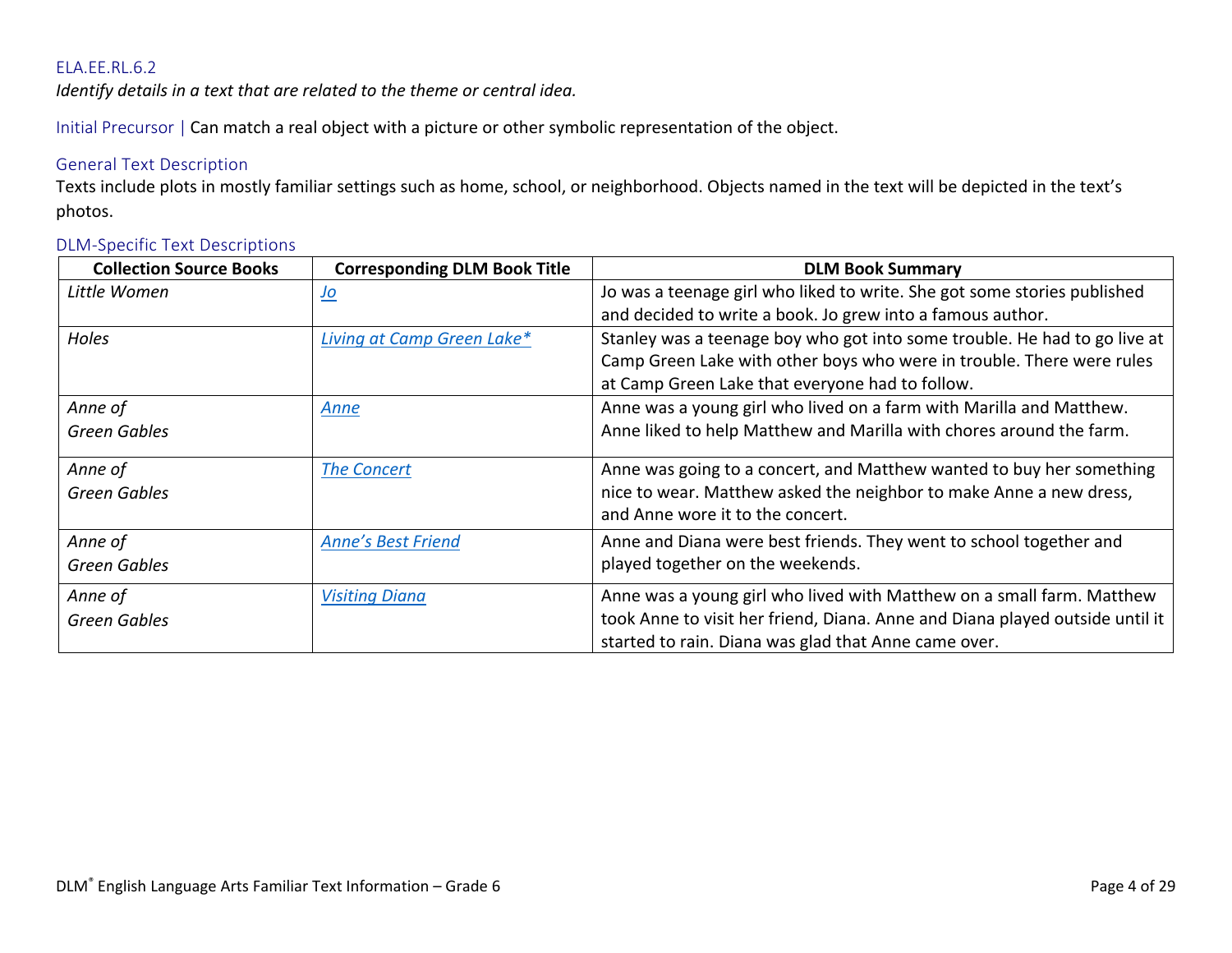### General Text Description

Texts include plots in mostly familiar settings such as home, school, or neighborhood. People, objects, and events are associated with these familiar settings. Words to describe setting, people, objects, and events are included in the texts.

| <b>Collection Source Books</b> | <b>Corresponding DLM Book Title</b> | <b>DLM Book Summary</b>                                                                                                                                                                                                                             |
|--------------------------------|-------------------------------------|-----------------------------------------------------------------------------------------------------------------------------------------------------------------------------------------------------------------------------------------------------|
| Little Women                   | <u>Jo</u>                           | Jo was a teenage girl who loved to write. Jo sent her stories to magazines,<br>and soon Jo became a published author.                                                                                                                               |
| Holes                          | A Pig Goes Up and Down*             | A man named Elya tried to win the heart of a woman named Myra. To<br>show his commitment, he carried a piglet up and down a mountain to<br>drink from a special stream until it grew fat. Myra did not love Elya, so<br>Elya moved away to America. |
| Anne of Green Gables           | Anne                                | Anne was a young girl who lived on a farm with Marilla and Matthew.<br>Anne liked to help Matthew and Marilla with chores around the farm.                                                                                                          |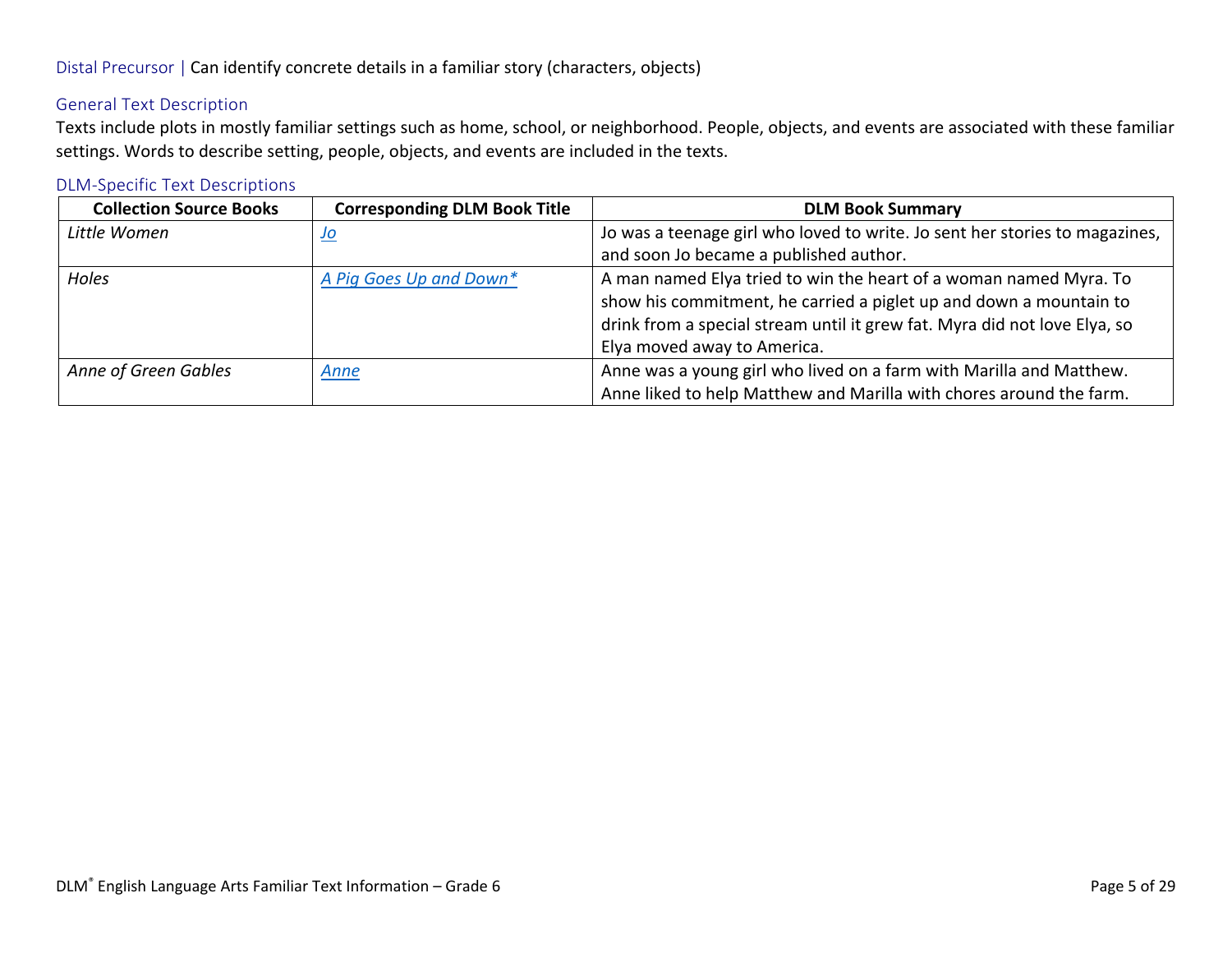<span id="page-5-0"></span>*Can identify how a character responds to a challenge in a story.*

Initial Precursor | Can demonstrate understanding of action words

### General Text Description

Texts include events and characters associated with action words. Action words include any verbs or verb phrases that describe what a character is doing.

| <b>Collection Source Books</b> | <b>Corresponding DLM Book Title</b> | <b>DLM Book Summary</b>                                                      |
|--------------------------------|-------------------------------------|------------------------------------------------------------------------------|
| Little Women                   | Jo's Book                           | Jo was a girl who liked to write stories. One day, she decided to write a    |
|                                |                                     | book about four sisters.                                                     |
| Anne of Green Gables           | <b>The Concert</b>                  | Anne was going to a concert, and Matthew wanted to buy her something         |
|                                |                                     | nice to wear. Matthew asked the neighbor to make Anne a new dress,           |
|                                |                                     | and Anne wore it to the concert.                                             |
| Anne of Green Gables           | <b>Anne's Best Friend</b>           | Anne and Diana were best friends. They went to school together and           |
|                                |                                     | played together on the weekends.                                             |
|                                |                                     |                                                                              |
| Anne of Green Gables           | <b>Visiting Diana</b>               | Anne was a young girl who lived with Matthew on a small farm. Matthew        |
|                                |                                     | took Anne to visit her friend, Diana. Anne and Diana played outside until it |
|                                |                                     | started to rain. Diana was glad that Anne came over.                         |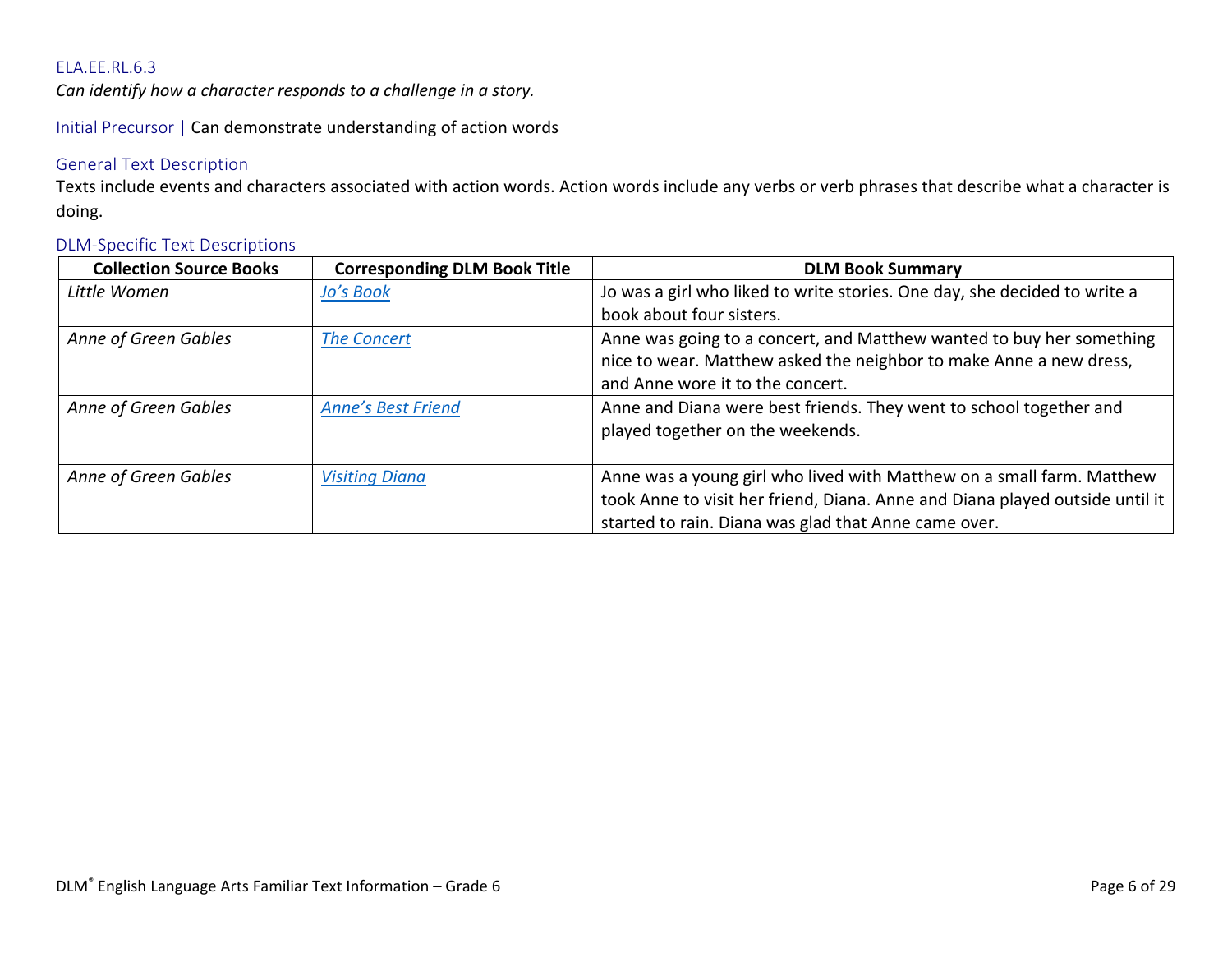<span id="page-6-0"></span>*Determine how word choice changes the meaning in a text.*

Initial Precursor | Can demonstrate understanding of property words

### General Text Description

Texts include events, settings, and characters described using property words. Property words include color, size, shape, or texture.

| <b>Collection Source Books</b> | <b>Corresponding DLM Book Title</b> | <b>DLM Book Summary</b>                                                        |
|--------------------------------|-------------------------------------|--------------------------------------------------------------------------------|
| Little Women                   | <b>Jo's Stories</b>                 | Jo likes to write stories about different types of people, places, and things. |
|                                |                                     | Jo's stories even get published.                                               |
| Holes                          | A Pig Goes Up the Mountain*         | A folktale about a man named Elya who tried to win the heart of a woman        |
|                                |                                     | named Myra. To show his commitment, he carried a piglet up and down a          |
|                                |                                     | mountain to drink from a special stream until it grew fat.                     |
| Anne of Green Gables           | Anne and Diana*                     | Anne and Diana are best friends. They do many things around Anne's             |
|                                |                                     | family farm for fun.                                                           |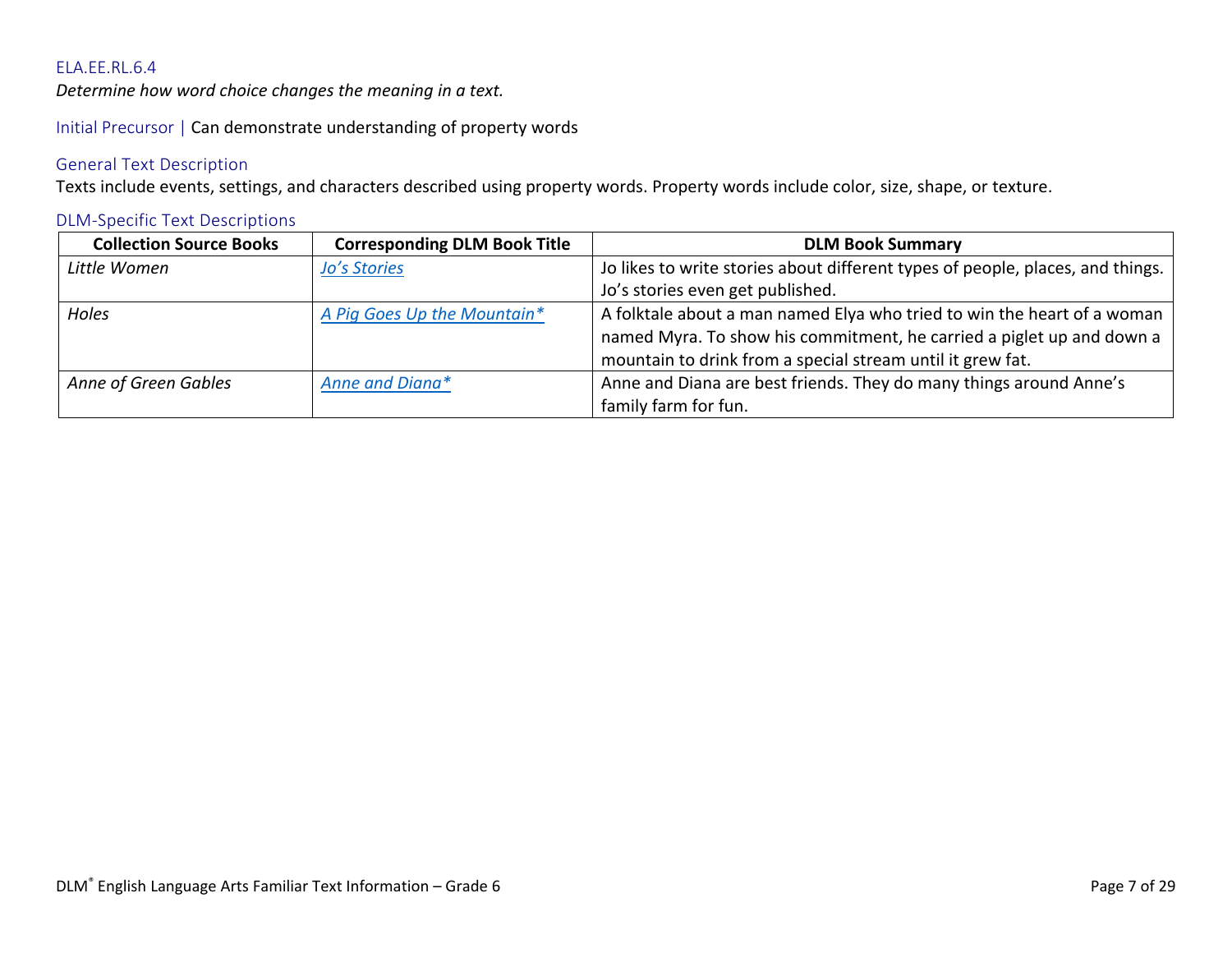Distal Precursor | Can demonstrate an understanding of words with opposite meanings

## General Text Description

Texts include words that have very clear opposites. Pairs of opposite words may be included in the texts, but a word's opposite is not required in the text to assess the node.

| <b>Collection Source Books</b> | <b>Corresponding DLM Book Title</b> | <b>DLM Book Summary</b>                                                     |
|--------------------------------|-------------------------------------|-----------------------------------------------------------------------------|
| Little Women                   | Jo's Haircut*                       | Jo lived with her mom and two sisters while her dad was away at work.       |
|                                |                                     | Mom had to take a trip to go take care of Dad. Jo cut her long hair and     |
|                                |                                     | sold it to help pay for Mom's trip.                                         |
| Holes                          | A Pig Goes Up and Down*             | A folktale about a man named Elya who tried to win the heart of a woman     |
|                                |                                     | named Myra. To show his commitment, he carried a piglet up and down a       |
|                                |                                     | mountain to drink from a special stream until it grew fat. Myra did not     |
|                                |                                     | love Elya, so Elya moved away to America.                                   |
| Anne of Green Gables           | Anne and Diana*                     | Anne and Diana are best friends. They do many things around Anne's          |
|                                |                                     | family farm for fun.                                                        |
| Anne of Green Gables           | <b>The Concert</b>                  | Anne was going to a concert, and Matthew wanted to buy her something        |
|                                |                                     | nice to wear. Matthew asked the neighbor to make Anne a new dress,          |
|                                |                                     | and Anne wore it to the concert.                                            |
| Anne of Green Gables           | <b>Visiting Diana</b>               | Anne was a young girl who lived with Matthew on a small farm. Matthew       |
|                                |                                     | took Anne to visit her friend Diana. Anne and Diana played outside until it |
|                                |                                     | started to rain. Diana was glad that Anne came over.                        |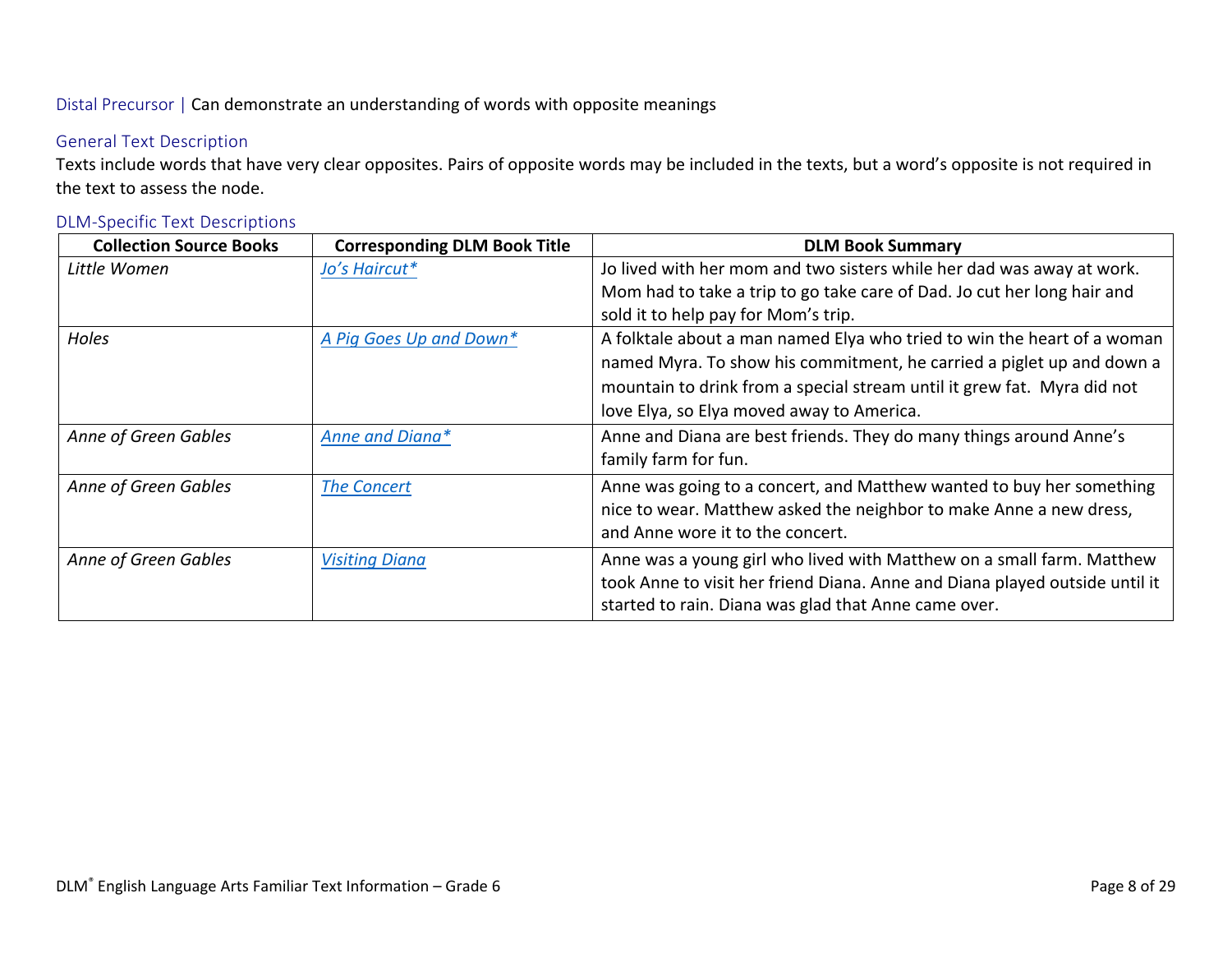<span id="page-8-0"></span>*Determine the structure of a text (e.g., story, poem, or drama).*

Initial Precursor | Can identify familiar people, objects, places, and events

### General Text Description

Texts include plots in mostly familiar settings such as home, school, or neighborhood. People, objects, and events are associated with these familiar settings. Home includes family members and home-based routines, like getting ready in the morning or helping with dinner. School includes teachers, friends, and school-based routines, like packing a bag. The neighborhood includes friends, neighbors, and play routines, like taking a walk or going to the park.

| <b>Collection Source Books</b> | <b>Corresponding DLM Book Title</b> | <b>DLM Book Summary</b>                                                                    |
|--------------------------------|-------------------------------------|--------------------------------------------------------------------------------------------|
| Little Women                   | Jo's Book                           | Jo was a girl who liked to write stories. One day, she decided to write a                  |
|                                |                                     | book about four sisters.                                                                   |
| Holes                          | A Pig Goes Up and Down*             | A man named Elya tried to win the heart of a woman named Myra. To                          |
|                                |                                     | show his commitment, he carried a piglet up and down a mountain to                         |
|                                |                                     | drink from a special stream until it grew fat. Myra did not love Elya, so                  |
|                                |                                     | Elya moved away to America.                                                                |
| Anne of Green Gables           | Anne                                | Anne was a young girl who lived on a farm with Marilla and Matthew.                        |
|                                |                                     | Anne liked to help Matthew and Marilla with chores around the farm.                        |
| Anne of Green Gables           | Anne and Diana*                     | Anne and Diana are best friends. They do many things around Anne's<br>family farm for fun. |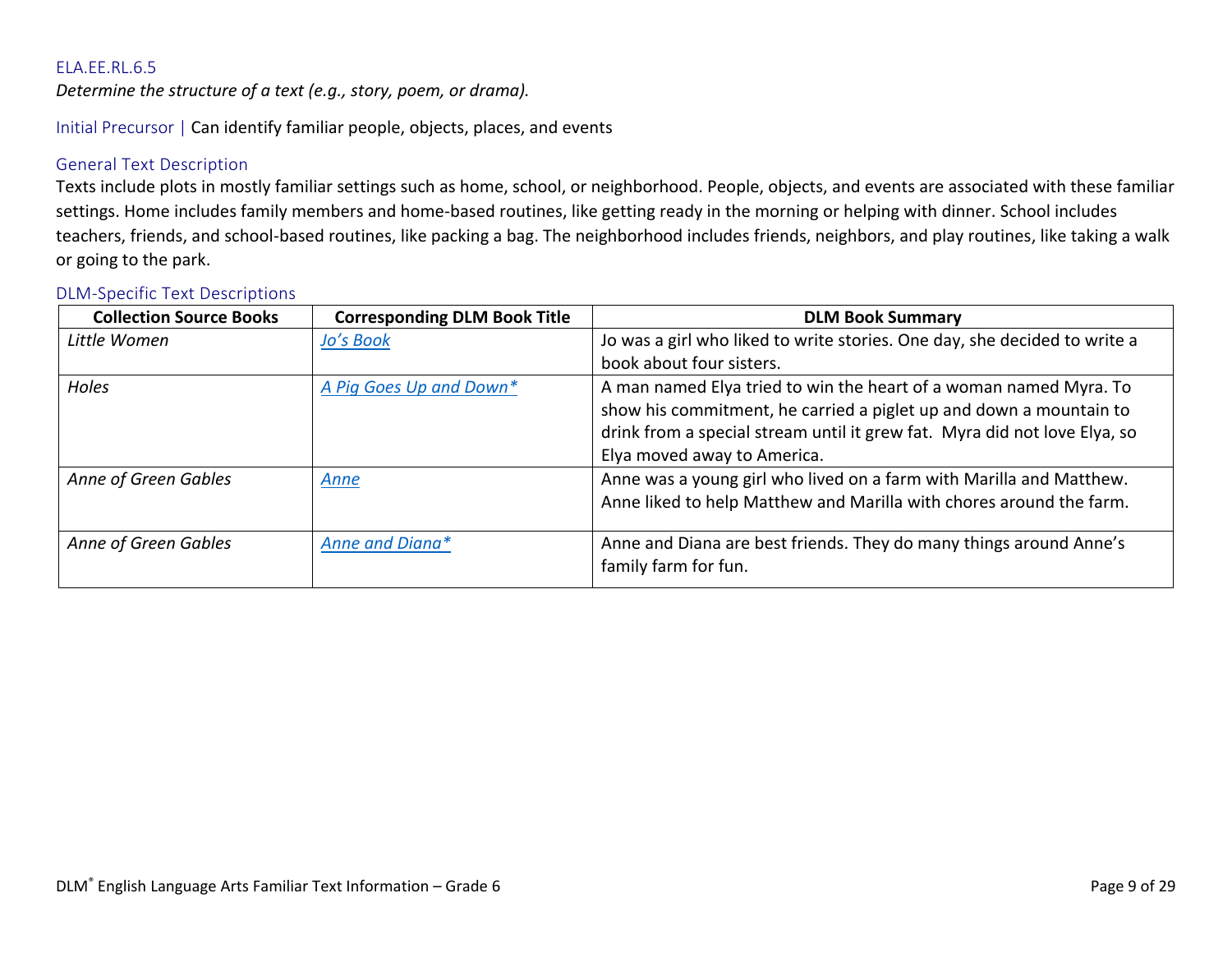# General Text Description

Texts include plots in mostly familiar settings such as home, school, or neighborhood. People, objects, and events are associated with these familiar settings. Words to describe setting, people, objects, and events are included in the texts.

| <b>Collection Source Books</b> | <b>Corresponding DLM Book Title</b> | <b>DLM Book Summary</b>                                                     |
|--------------------------------|-------------------------------------|-----------------------------------------------------------------------------|
| Little Women                   | <u>Jo</u>                           | Jo was a teenage girl who loved to write. Jo sent her stories to magazines, |
|                                |                                     | and soon Jo became a published author.                                      |
| Holes                          | A Pig Goes Up and Down*             | A folktale about a man named Elya who tried to win the heart of a woman     |
|                                |                                     | named Myra. To show his commitment, he carried a piglet up and down a       |
|                                |                                     | mountain to drink from a special stream until it grew fat. Myra did not     |
|                                |                                     | love Elya, so Elya moved away to America.                                   |
| Anne of Green Gables           | Anne                                | Anne was a young girl who lived on a farm with Marilla and Matthew.         |
|                                |                                     | Anne liked to help Matthew and Marilla with chores around the farm.         |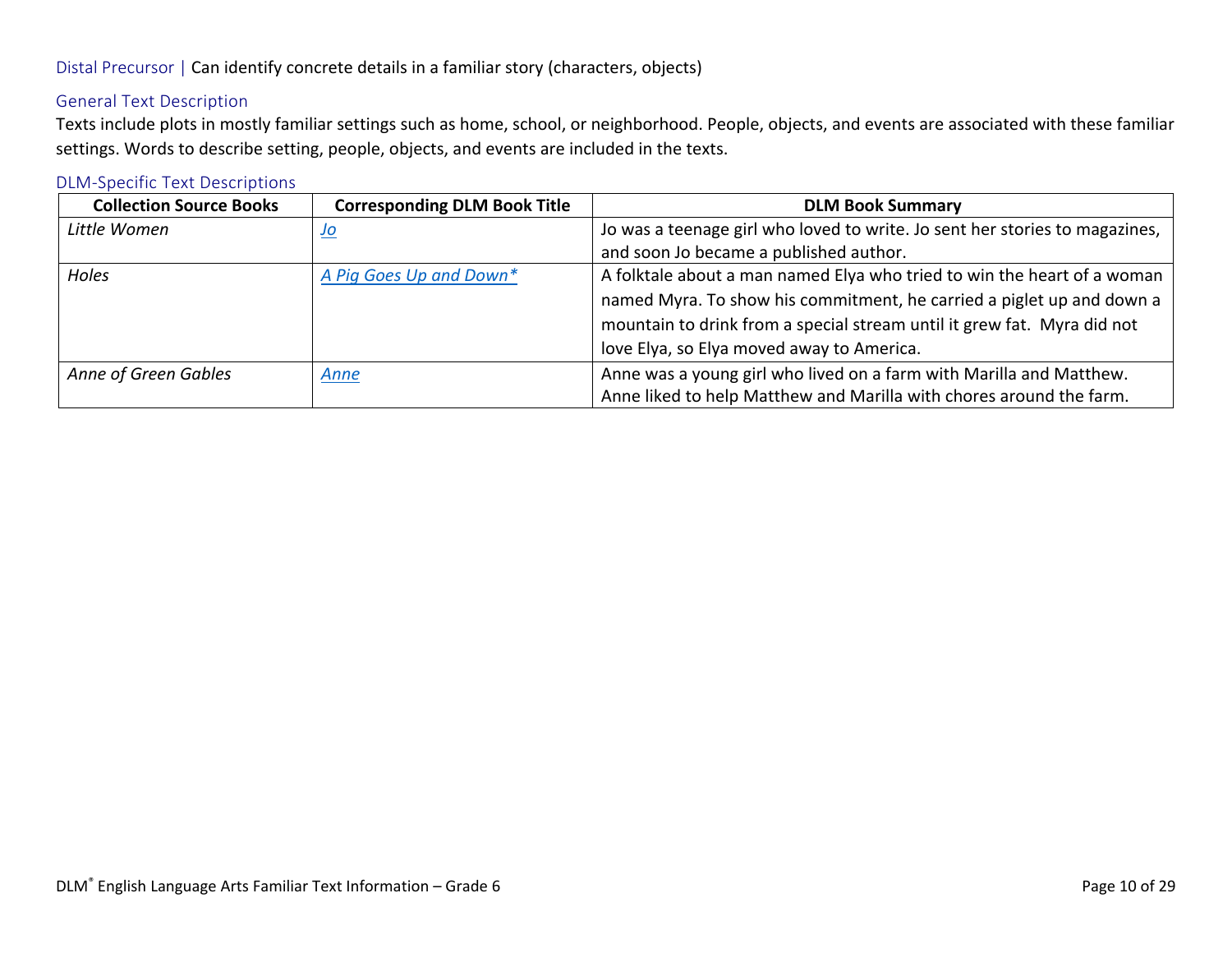<span id="page-10-0"></span>*Identify words or phrases in the text that describe or show what the narrator or speaker is thinking or feeling.*

Initial Precursor | Can identify familiar people, objects, places, and events

#### General Text Description

Texts include plots in mostly familiar settings such as home, school, or neighborhood. People, objects, and events are associated with these familiar settings. Home includes family members and home-based routines, like getting ready in the morning or helping with dinner. School includes teachers, friends, and school-based routines, like packing a bag. The neighborhood includes friends, neighbors, and play routines, like taking a walk or going to the park.

| <b>Collection Source Books</b> | <b>Corresponding DLM Book Title</b> | <b>DLM Book Summary</b>                                                      |
|--------------------------------|-------------------------------------|------------------------------------------------------------------------------|
| Holes                          | Living at Camp Green Lake*          | Stanley was a teenage boy who got into some trouble. He had to go live at    |
|                                |                                     | Camp Green Lake with other boys who were in trouble. There were rules        |
|                                |                                     | at Camp Green Lake that everyone had to follow.                              |
| Anne of Green Gables           | <b>The Concert</b>                  | Anne was going to a concert and Matthew wanted to buy her something          |
|                                |                                     | nice to wear. Matthew asked the neighbor to make Anne a new dress,           |
|                                |                                     | and Anne wore it to the concert.                                             |
|                                |                                     |                                                                              |
| Anne of Green Gables           | <b>Visiting Diana</b>               | Anne was a young girl who lived with Matthew on a small farm. Matthew        |
|                                |                                     | took Anne to visit her friend, Diana. Anne and Diana played outside until it |
|                                |                                     | started to rain. Diana was glad that Anne came over.                         |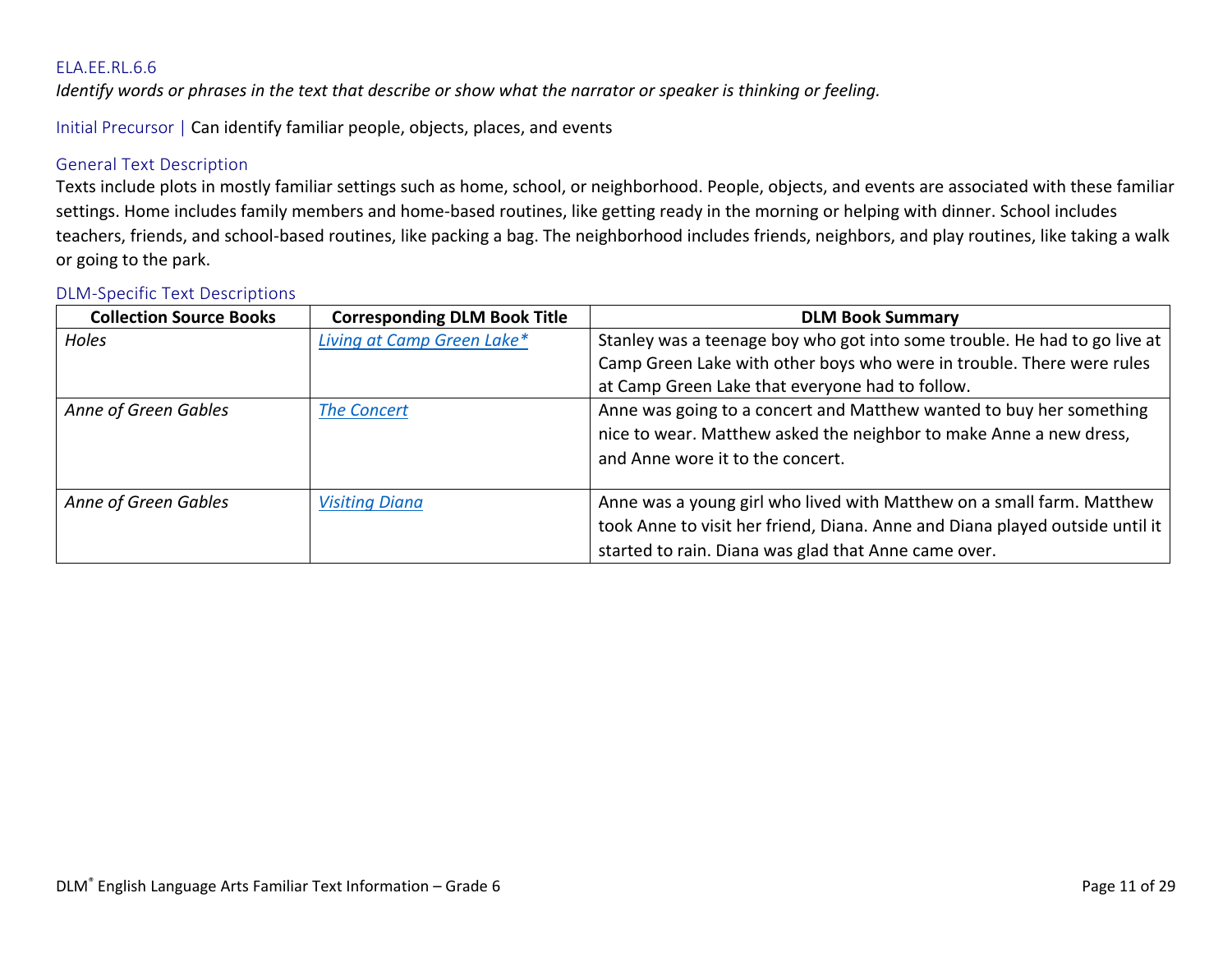<span id="page-11-0"></span>*Analyze a text to determine what it says explicitly as well as what inferences should be drawn.*

Initial Precursor | Can differentiate between text and pictures or braille and tactile graphics/objects that accompany the text *Note: Students who are blind or have visual impairments are assessed on matching a real object with a symbolic representation of the object*

#### General Text Description

Texts include mostly familiar contexts such as home, school, or neighborhood. People, objects, and events will be depicted in pictures and clearly associated with the content of the text. Home includes family members and home-based routines, like getting ready in the morning or helping with dinner. School includes teachers, friends, and school-based routines, like packing a bag. The neighborhood includes friends, neighbors, and play routines, like taking a walk or going to the park. Texts will include photo depictions that relate to the content of the text.

| <b>Collection Source Books</b> | <b>Corresponding DLM Book Title</b> | <b>DLM Book Summary</b>                                                     |
|--------------------------------|-------------------------------------|-----------------------------------------------------------------------------|
| Little Women                   | How to Write a Story                | Writing stories can be fun. This text provides options for writing topics   |
|                                |                                     | and directions for writing a story.                                         |
| Holes                          | Learning to Read                    | People learn to read by practicing with their teachers. This text provides  |
|                                |                                     | steps for practicing reading.                                               |
| Anne of Green Gables           | <b>School Days</b>                  | Students have busy schedules at school. This text describes an example of   |
|                                |                                     | a school day.                                                               |
| Anne of Green Gables           | Packing a Bag                       | It is important to pack everything needed before taking a trip. This text   |
|                                |                                     | describes some things a person might pack before traveling.                 |
| Anne of Green Gables           | Visiting an Island                  | This text describes what an island is, what to pack to visit an island, how |
|                                |                                     | to travel to an island, and what things to do during a visit to an island.  |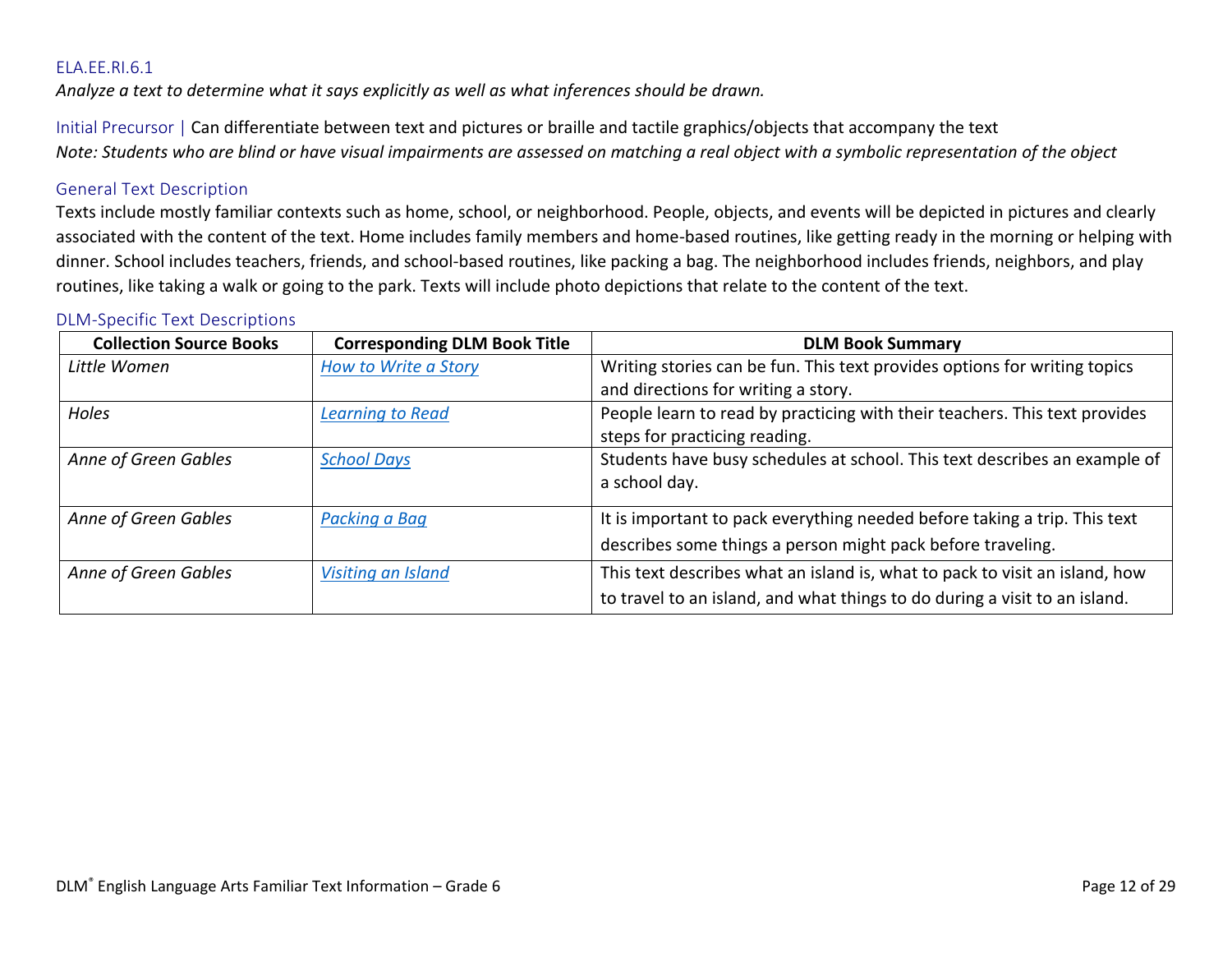### General Text Description

Texts include mostly familiar contexts such as home, school, or neighborhood. People, objects, and events will be depicted in pictures and clearly associated with the content of the text. Home includes family members and home-based routines, like getting ready in the morning or helping with dinner. School includes teachers, friends, and school-based routines, like packing a bag. The neighborhood includes friends, neighbors, and play routines, like taking a walk or going to the park.

| <b>Collection Source Books</b> | <b>Corresponding DLM Book Title</b> | <b>DLM Book Summary</b>                                                     |
|--------------------------------|-------------------------------------|-----------------------------------------------------------------------------|
| Little Women                   | How to Write a Story                | Writing stories can be fun. This text provides options for writing topics   |
|                                |                                     | and directions for writing a story.                                         |
| Holes                          | Cafeteria Lunches                   | Some people eat their lunch in cafeterias. This text gives directions for   |
|                                |                                     | getting lunch in a cafeteria.                                               |
| Holes                          | <b>Making Friends</b>               | This text is about the fun of making friends. People can make friends in    |
|                                |                                     | their neighborhood, tell them their name, and play outside. It is fun to    |
|                                |                                     | make friends!                                                               |
| Anne of Green Gables           | <b>Ready for Bed</b>                | It is important to get ready before going to sleep. This text describes a   |
|                                |                                     | bedtime routine.                                                            |
| Anne of Green Gables           | Packing a Baq                       | It is important to pack everything needed before taking a trip. This text   |
|                                |                                     | describes some things a person might pack before traveling.                 |
| Anne of Green Gables           | Visiting an Island                  | This text describes what an island is, what to pack to visit an island, how |
|                                |                                     | to travel to an island, and what things to do during a visit to an island.  |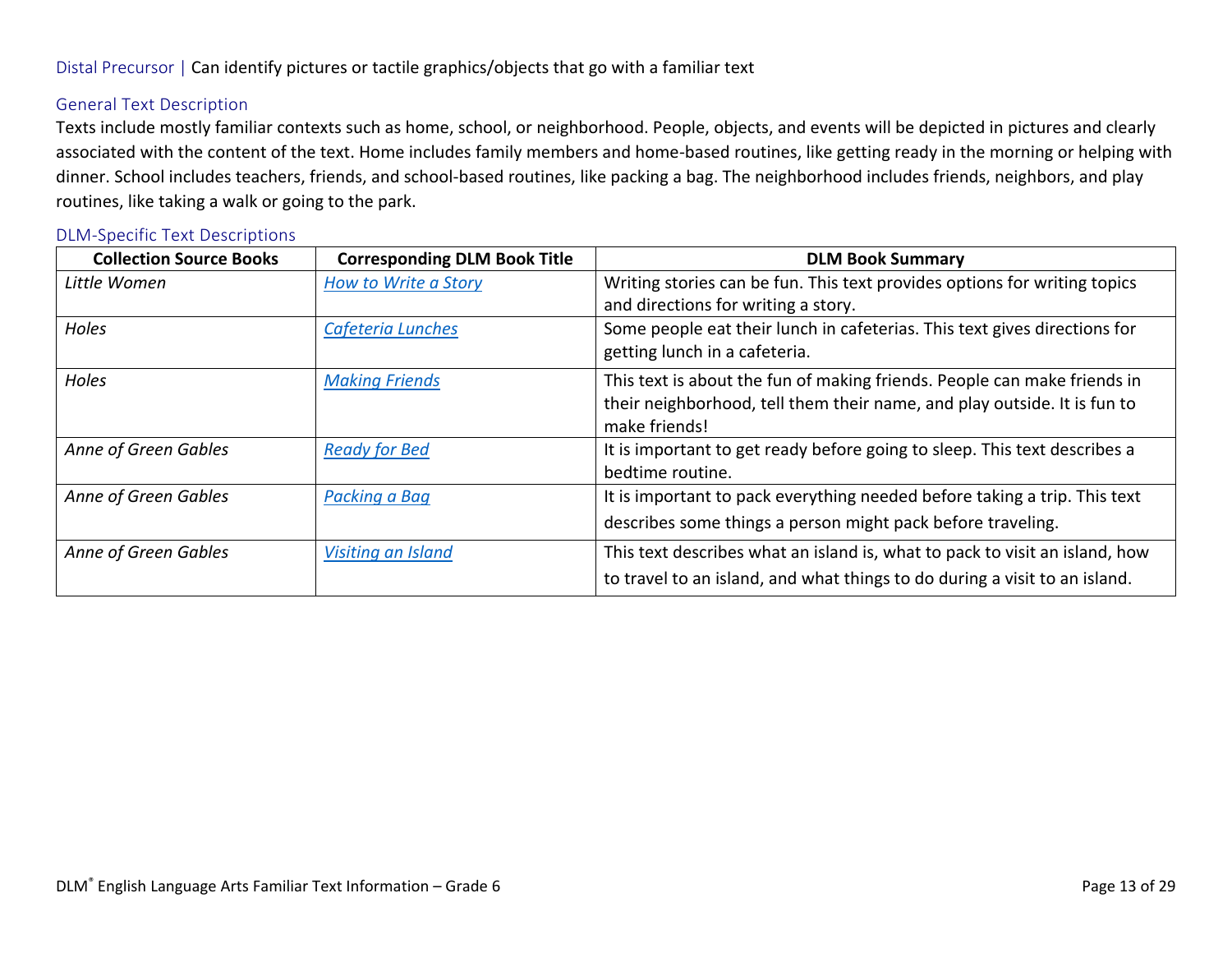<span id="page-13-0"></span>*Determine the main idea of a passage and details or facts related to it.*

Initial Precursor | Can demonstrate understanding of property words corresponding to the objects used during familiar routines

# General Text Description

Texts include mostly familiar contexts such as home, school, or neighborhood. The texts describe routines or actions that are associated with familiar contexts and provide details about objects associated with routines.

| Writing stories can be fun. This text describes topics to write about and                     |
|-----------------------------------------------------------------------------------------------|
|                                                                                               |
| tools to write with.                                                                          |
| People learn to read by practicing with their teachers. This text provides                    |
| steps for practicing reading.                                                                 |
| People can learn a lot by exploring nature. This text describes nature and                    |
| the supplies a person would need to go exploring.                                             |
| Hard work comes in many different forms. This text describes different<br>kinds of hard work. |
|                                                                                               |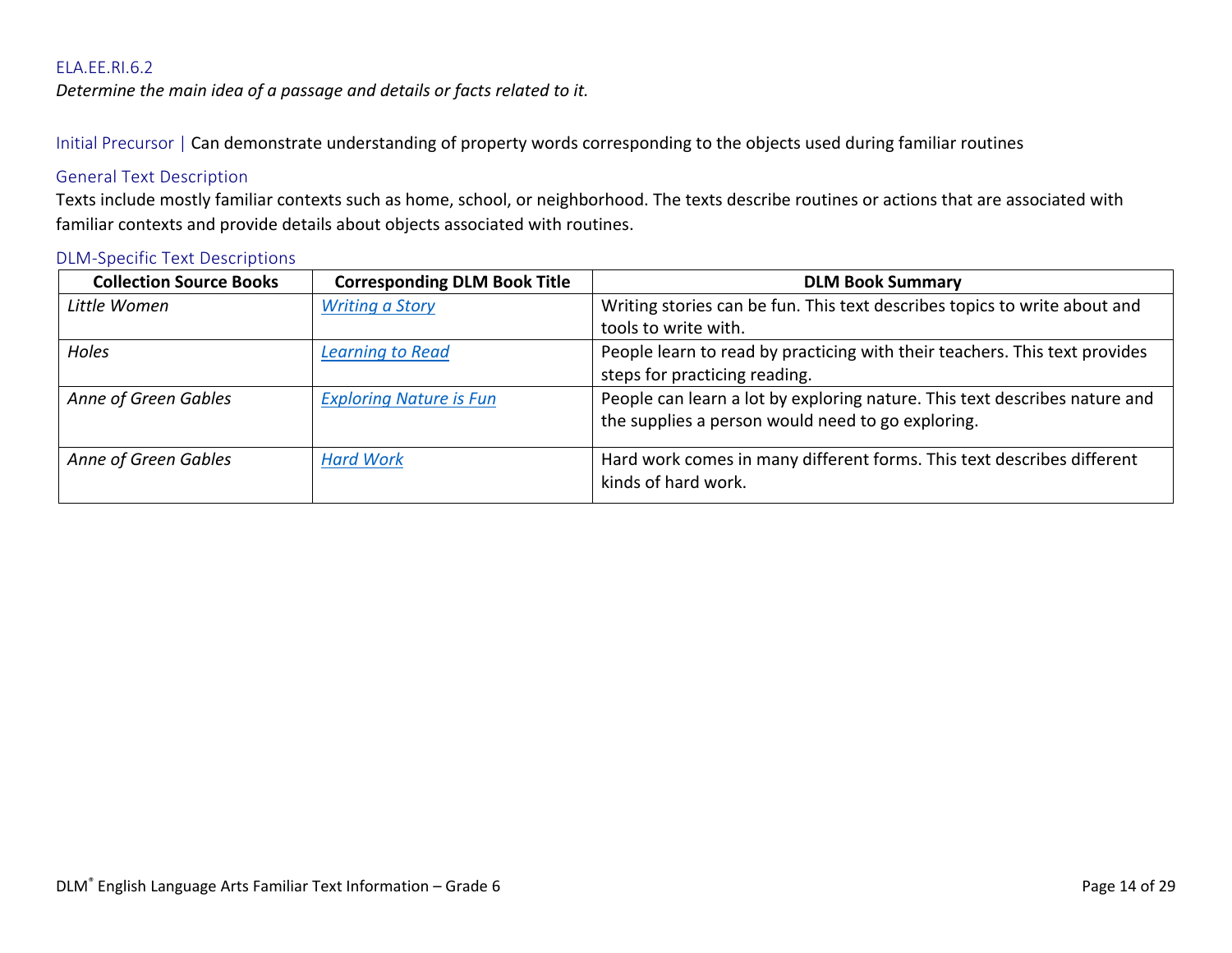## Distal Precursor | Can identify concrete details in familiar informational texts

## General Text Description

Texts include information about familiar contexts and routines. People, objects, and events are associated with these contexts and routines. Texts include concrete details, which are pieces of specific information such as facts, data, or listed options. These concrete details help to explain or justify a claim.

| <b>Collection Source Books</b> | <b>Corresponding DLM Book Title</b> | <b>DLM Book Summary</b>                                                   |
|--------------------------------|-------------------------------------|---------------------------------------------------------------------------|
| Little Women                   | How to Write a Story                | Writing stories can be fun. This text provides options for writing topics |
|                                |                                     | and directions for writing a story.                                       |
| Holes                          | Pigs All Around                     | Not all pigs are the same. This text describes pigs and how they can be   |
|                                |                                     | different from one another.                                               |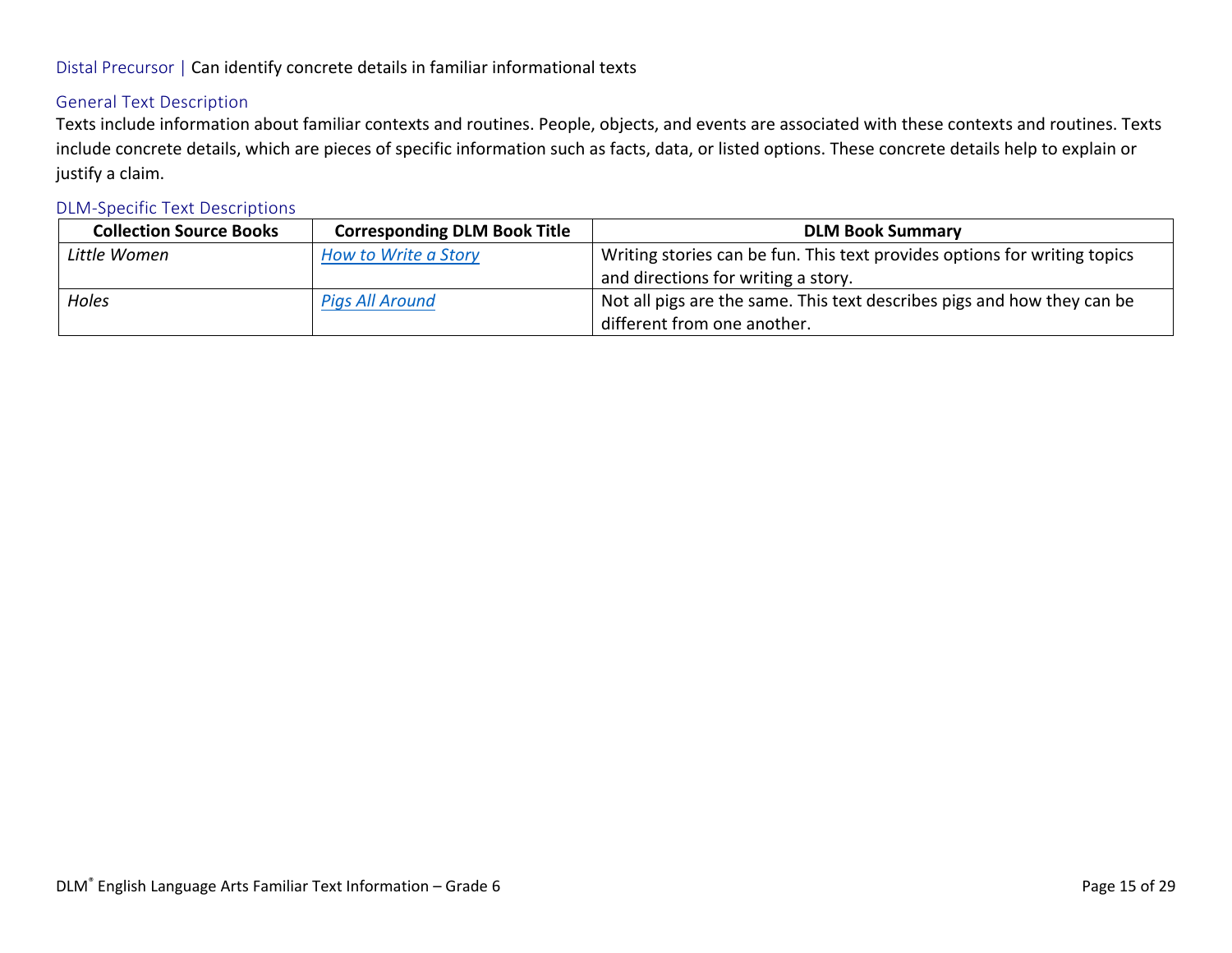<span id="page-15-0"></span>*Identify a detail that elaborates upon individuals, events, or ideas introduced in a text.*

Initial Precursor | Can identify words that describe familiar persons, places, things, or events

### General Text Description

Texts include mostly familiar contexts such as home, school, or neighborhood. People, objects, and routines/events are associated with these familiar settings. Words to describe context, people, objects, and routines/events are included in the texts.

| <b>Collection Source Books</b> | <b>Corresponding DLM Book Title</b> | <b>DLM Book Summary</b>                                                 |
|--------------------------------|-------------------------------------|-------------------------------------------------------------------------|
| Holes                          | <i><b>Inventors</b></i>             | Inventions are new creations that are helpful. This text describes what |
|                                |                                     | inventors do and how they create new, helpful inventions.               |
| Anne of Green Gables           | <b>Hard Work</b>                    | Hard work comes in many different forms. This text describes different  |
|                                |                                     | kinds of hard work.                                                     |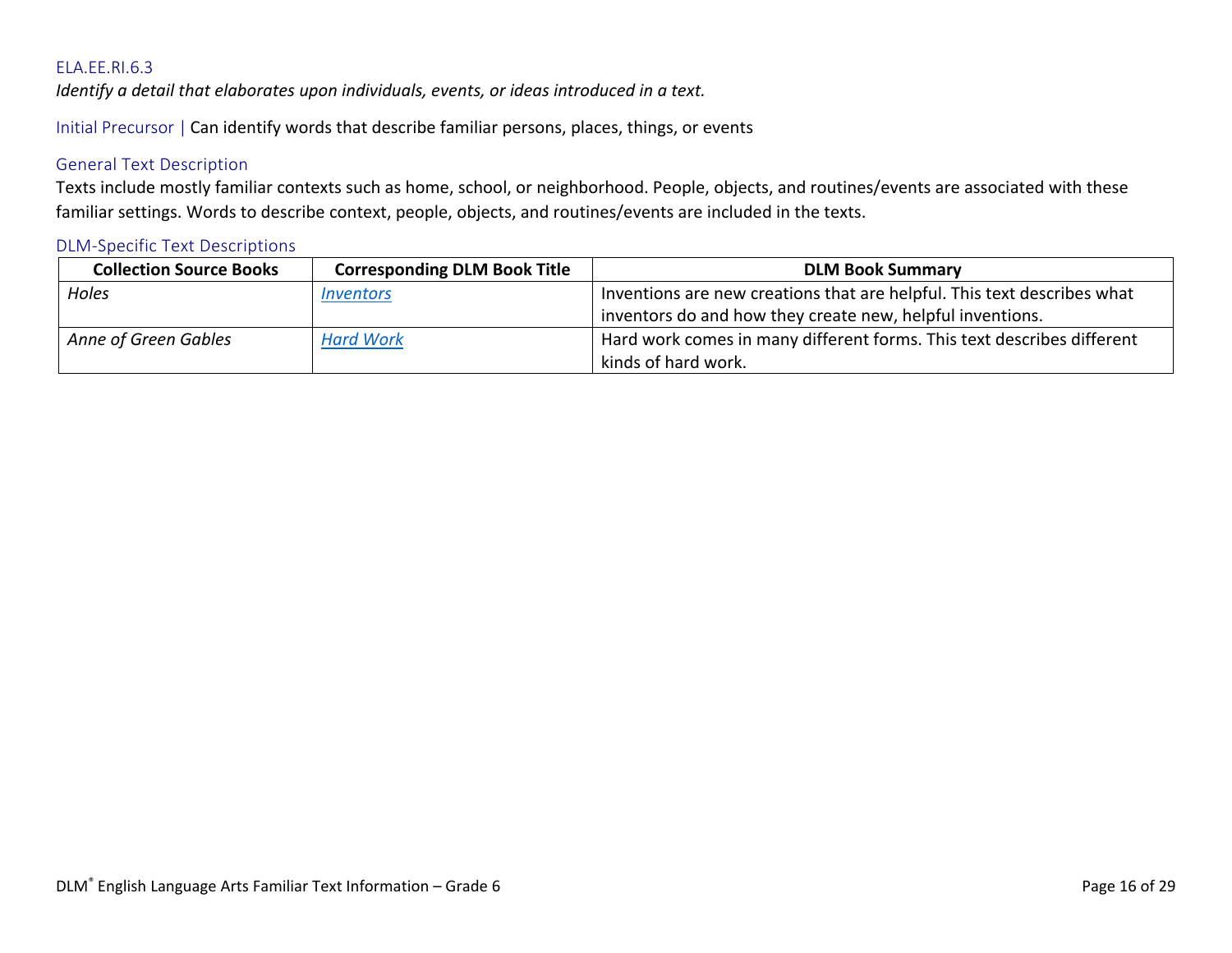## Distal Precursor | Can provide real-world connections between words and their use

# General Text Description

Texts include mostly familiar contexts such as home, school, or neighborhood. Objects are named and associated with familiar routines and contexts so that students can make immediate connections among words, their meanings, and their uses.

| <b>Collection Source Books</b> | <b>Corresponding DLM Book Title</b> | <b>DLM Book Summary</b>                                                |
|--------------------------------|-------------------------------------|------------------------------------------------------------------------|
| Little Women                   | <b>Hobbies</b>                      | Hobbies are activities that people do to have fun or relax. This text  |
|                                |                                     | describes hobbies and what people do for hobbies.                      |
| Anne of Green Gables           | <b>Hard Work</b>                    | Hard work comes in many different forms. This text describes different |
|                                |                                     | kinds of hard work.                                                    |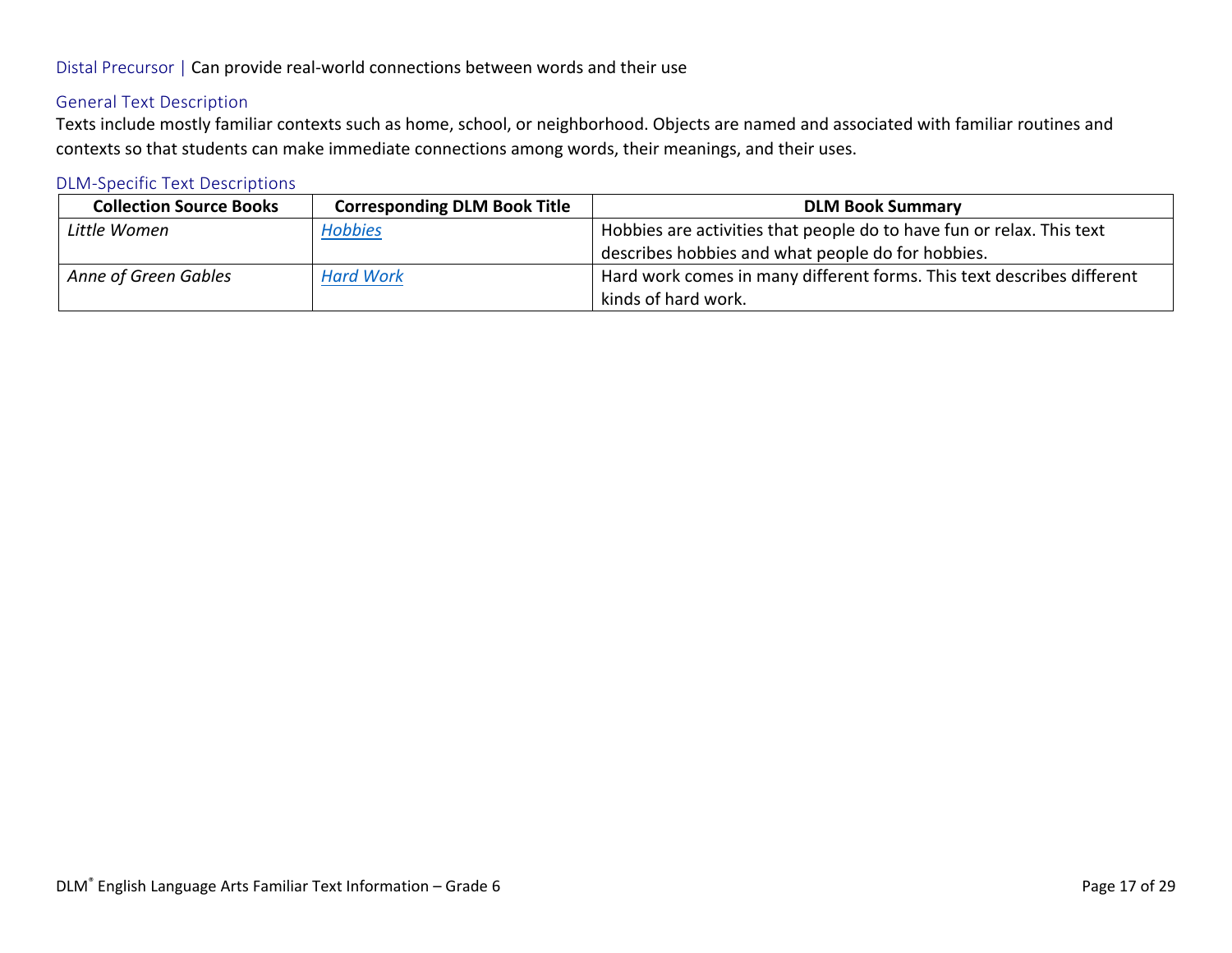<span id="page-17-0"></span>*Determine how word choice changes the meaning of a text.*

Initial Precursor | Can demonstrate understanding of property words corresponding to the objects used during familiar routines

### General Text Description

Texts include mostly familiar contexts such as home, school, or neighborhood. The texts describe routines or actions that are associated with familiar contexts and provide details about objects associated with routines.

| <b>Collection Source Books</b> | <b>Corresponding DLM Book Title</b> | <b>DLM Book Summary</b>                                                   |
|--------------------------------|-------------------------------------|---------------------------------------------------------------------------|
| Little Women                   | <b>Take Care of Your Hair</b>       | It is important for people to take care of their hair. This text gives    |
|                                |                                     | directions for a type of hair care routine.                               |
| Little Women                   | <b>Music Class</b>                  | This text is about the different types of instruments a student could     |
|                                |                                     | choose to play in music class as well as learning to read music and to    |
|                                |                                     | practice their instrument.                                                |
| Holes                          | Cafeteria Lunches                   | Some people eat their lunch in cafeterias. This text gives directions for |
|                                |                                     | getting lunch in a cafeteria.                                             |
| Holes                          | <b>Making Friends</b>               | This text is about the fun of making friends. People can make friends in  |
|                                |                                     | their neighborhood, tell them their name, and play outside. It is fun to  |
|                                |                                     | make friends!                                                             |
| Anne of Green Gables           | <b>Ready for Bed</b>                | It is important to get ready before going to sleep. This text describes a |
|                                |                                     | bedtime routine.                                                          |
| Anne of Green Gables           | <b>School Days</b>                  | Students have busy schedules at school. This text describes an example of |
|                                |                                     | a school day.                                                             |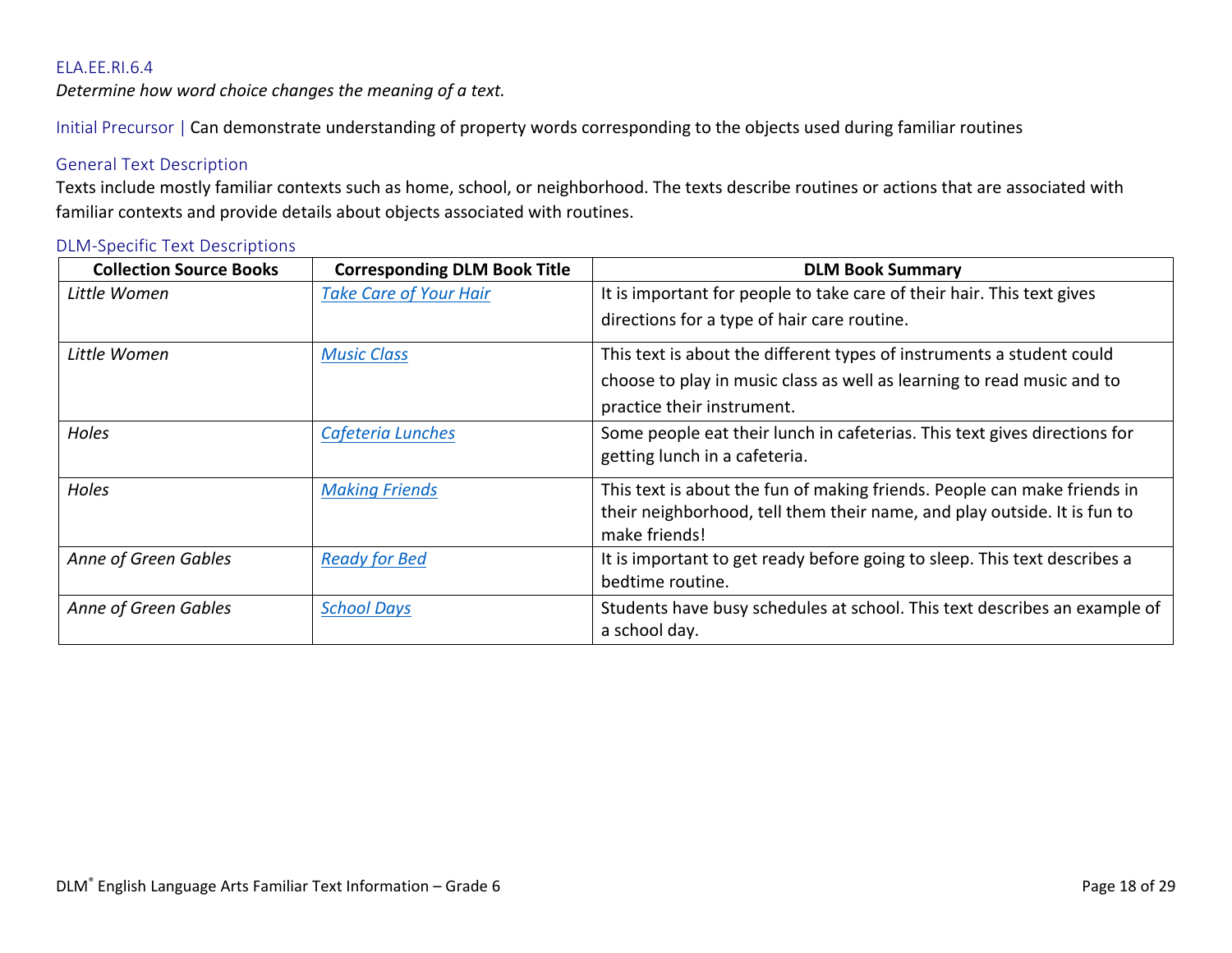# Distal Precursor | Can demonstrate an understanding of words with opposite meanings

# General Text Description

Texts include words that have very clear opposites. Pairs of opposite words may be included in the texts, but a word's opposite is not required in the text to assess the node.

| <b>Collection Source Books</b> | <b>Corresponding DLM Book Title</b> | <b>DLM Book Summary</b>                                                    |
|--------------------------------|-------------------------------------|----------------------------------------------------------------------------|
| Little Women                   | Hair Is Fun                         | There are all different types of hair. This text describes what people can |
|                                |                                     | do with their hair.                                                        |
| Holes                          | <b>Pigs All Around</b>              | Not all pigs are the same. This text describes pigs and how they can be    |
|                                |                                     | different from one another.                                                |
| Anne of Green Gables           | <b>Exploring Nature Is Fun</b>      | People can learn a lot by exploring nature. This text describes nature and |
|                                |                                     | the supplies a person would need to go exploring.                          |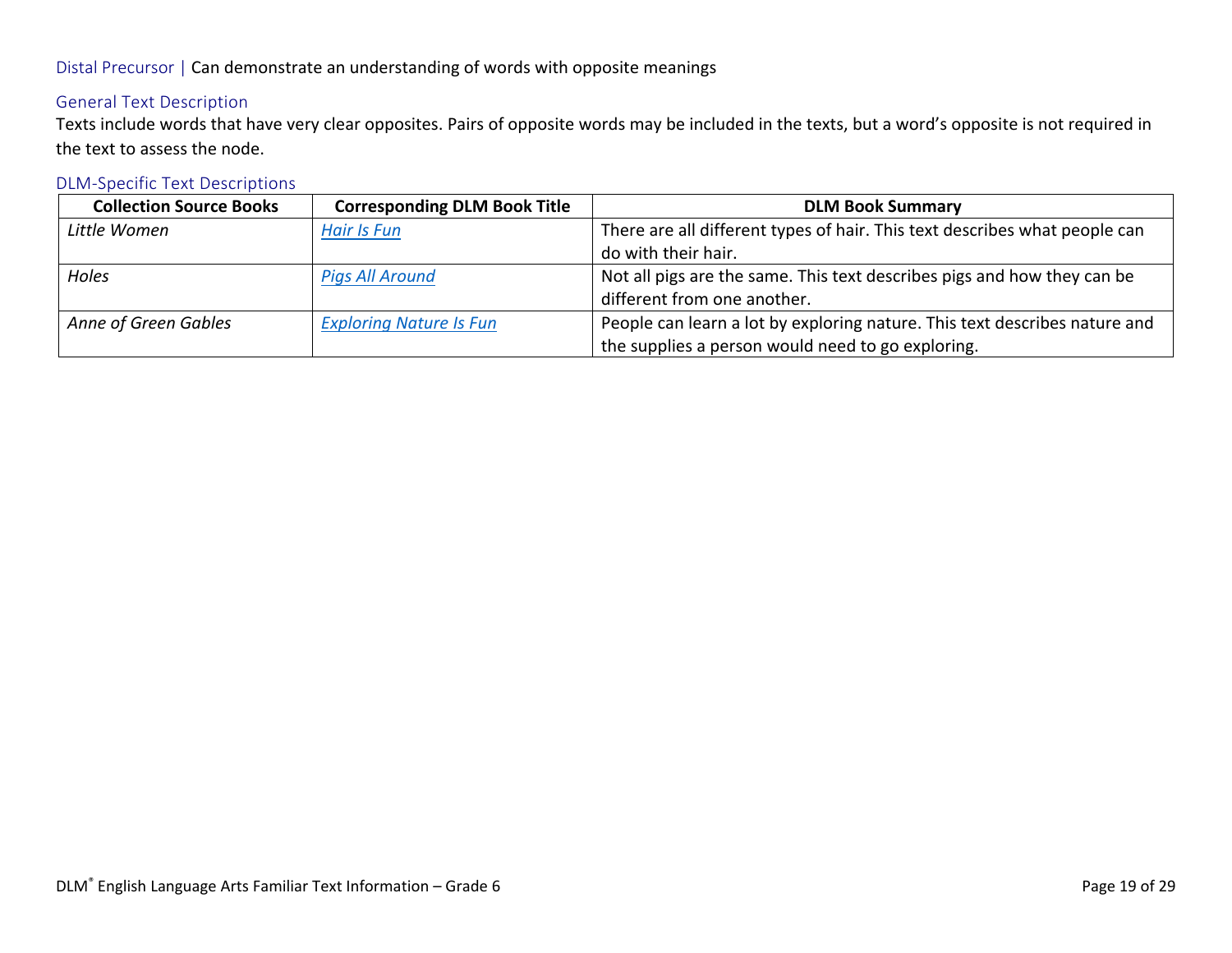<span id="page-19-0"></span>*Determine how the title fits the structure of the text.*

Initial Precursor | Can demonstrate understanding of action words during familiar routines

### General Text Description

Texts include mostly familiar contexts such as home, school, or neighborhood. People and objects are associated with familiar routines that are performed in these contexts. Action words are used to describe routines. Action words include any verb or verb phrase that describes what a person is doing.

| <b>Collection Source Books</b> | <b>Corresponding DLM Book Title</b> | <b>DLM Book Summary</b>                                                     |
|--------------------------------|-------------------------------------|-----------------------------------------------------------------------------|
| Little Women                   | <b>How to Write a Story</b>         | Writing stories can be fun. This text provides options for writing topics   |
|                                |                                     | and directions for writing a story.                                         |
| Holes                          | Cafeteria Lunches                   | Some people eat their lunch in cafeterias. This text gives directions for   |
|                                |                                     | getting lunch in a cafeteria.                                               |
| Holes                          | <b>Writing Letters</b>              | Some people like to write letters to each other. This text describes how    |
|                                |                                     | people write letters and what they write about.                             |
| Holes                          | <b>Making Friends</b>               | This text is about the fun of making friends. People can make friends in    |
|                                |                                     | their neighborhood, tell them their name, and play outside. It is fun to    |
|                                |                                     | make friends!                                                               |
| Anne of Green Gables           | <b>Ready for Bed</b>                | It is important to get ready before going to sleep. This text describes a   |
|                                |                                     | bedtime routine.                                                            |
| Anne of Green Gables           | <b>Exploring Nature Is Fun</b>      | People can learn a lot by exploring nature. This text describes nature and  |
|                                |                                     | the supplies a person would need to go exploring.                           |
| Anne of Green Gables           | <b>School Days</b>                  | Students have busy schedules at school. This text describes an example of   |
|                                |                                     | a school day.                                                               |
| Anne of Green Gables           | Packing a Bag                       | It is important to pack everything needed before taking a trip. This text   |
|                                |                                     | describes some things a person might pack before traveling.                 |
| Anne of Green Gables           | <b>Visiting an Island</b>           | This text describes what an island is, what to pack to visit an island, how |
|                                |                                     | to travel to an island, and what things to do during a visit to an island.  |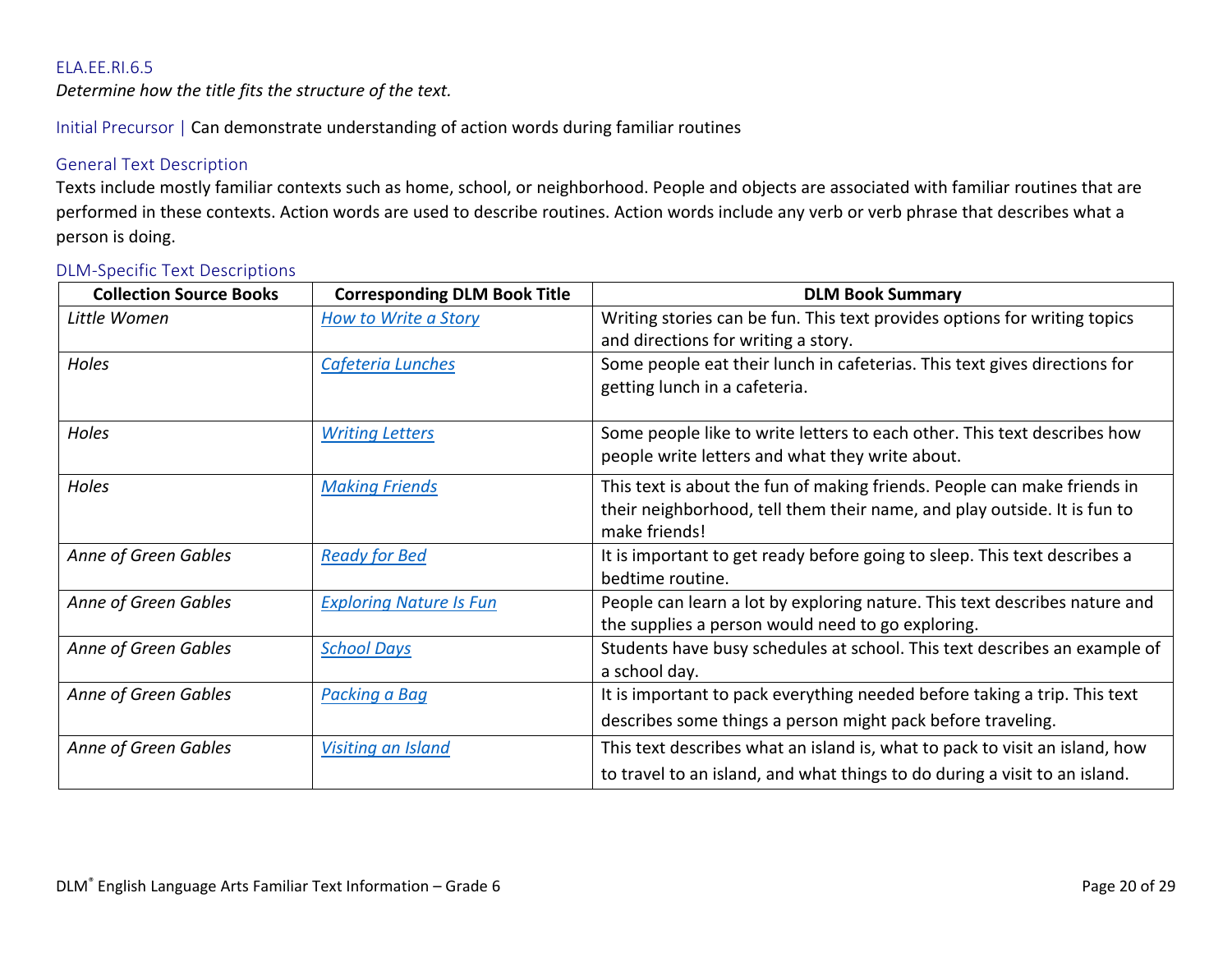## Distal Precursor | Can identify concrete details in familiar informational texts

## General Text Description

Texts include information about familiar contexts and routines. People, objects, and events are associated with these contexts and routines. Texts include concrete details, which are pieces of specific information such as facts, data, or listed options. These concrete details help to explain or justify a claim.

| <b>Collection Source Books</b> | <b>Corresponding DLM Book Title</b> | <b>DLM Book Summary</b>                                                   |
|--------------------------------|-------------------------------------|---------------------------------------------------------------------------|
| Little Women                   | How to Write a Story                | Writing stories can be fun. This text provides options for writing topics |
|                                |                                     | and directions for writing a story.                                       |
| Holes                          | Pigs All Around                     | Not all pigs are the same. This text describes pigs and how they can be   |
|                                |                                     | different from one another.                                               |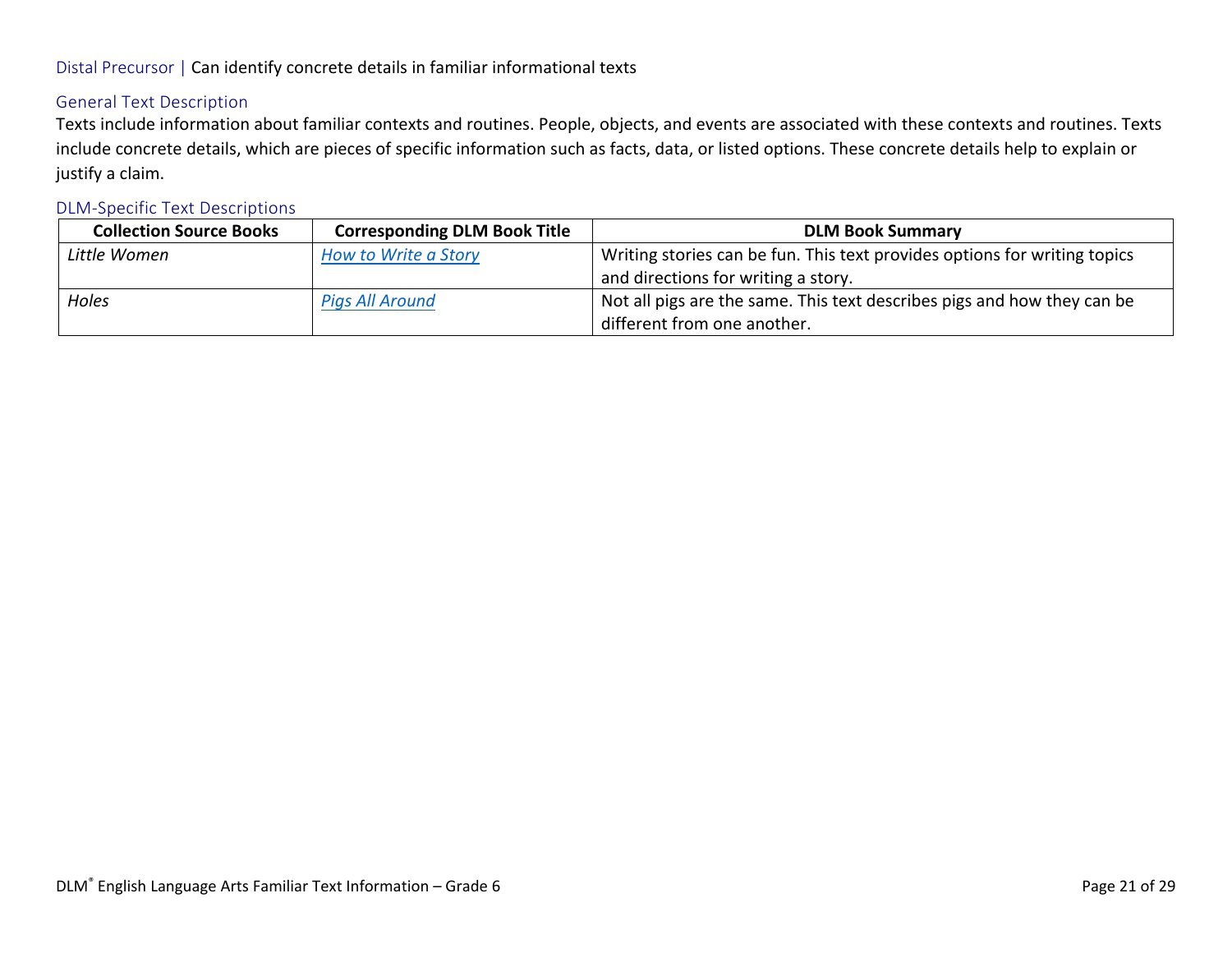<span id="page-21-0"></span>*Identify words or phrases in the text that describe or show the author's point of view.* 

Initial Precursor | Can demonstrate understanding of property words corresponding to the objects used during familiar routines

### General Text Description

Texts include mostly familiar contexts such as home, school, or neighborhood. The texts describe routines or actions that are associated with familiar contexts and provide details about objects associated with routines.

| <b>Collection Source Books</b> | <b>Corresponding DLM Book Title</b> | <b>DLM Book Summary</b>                                                                                                                                   |
|--------------------------------|-------------------------------------|-----------------------------------------------------------------------------------------------------------------------------------------------------------|
| Holes                          | <b>Writing Letters</b>              | Some people like to write letters to each other. This text describes how                                                                                  |
|                                |                                     | people write letters and what they write about.                                                                                                           |
| Anne of Green Gables           | Packing a Bag                       | It is important to pack everything needed before taking a trip. This text<br>describes some things a person might pack before traveling.                  |
| Anne of Green Gables           | Visiting an Island                  | This text describes what an island is, what to pack to visit an island, how<br>to travel to an island, and what things to do during a visit to an island. |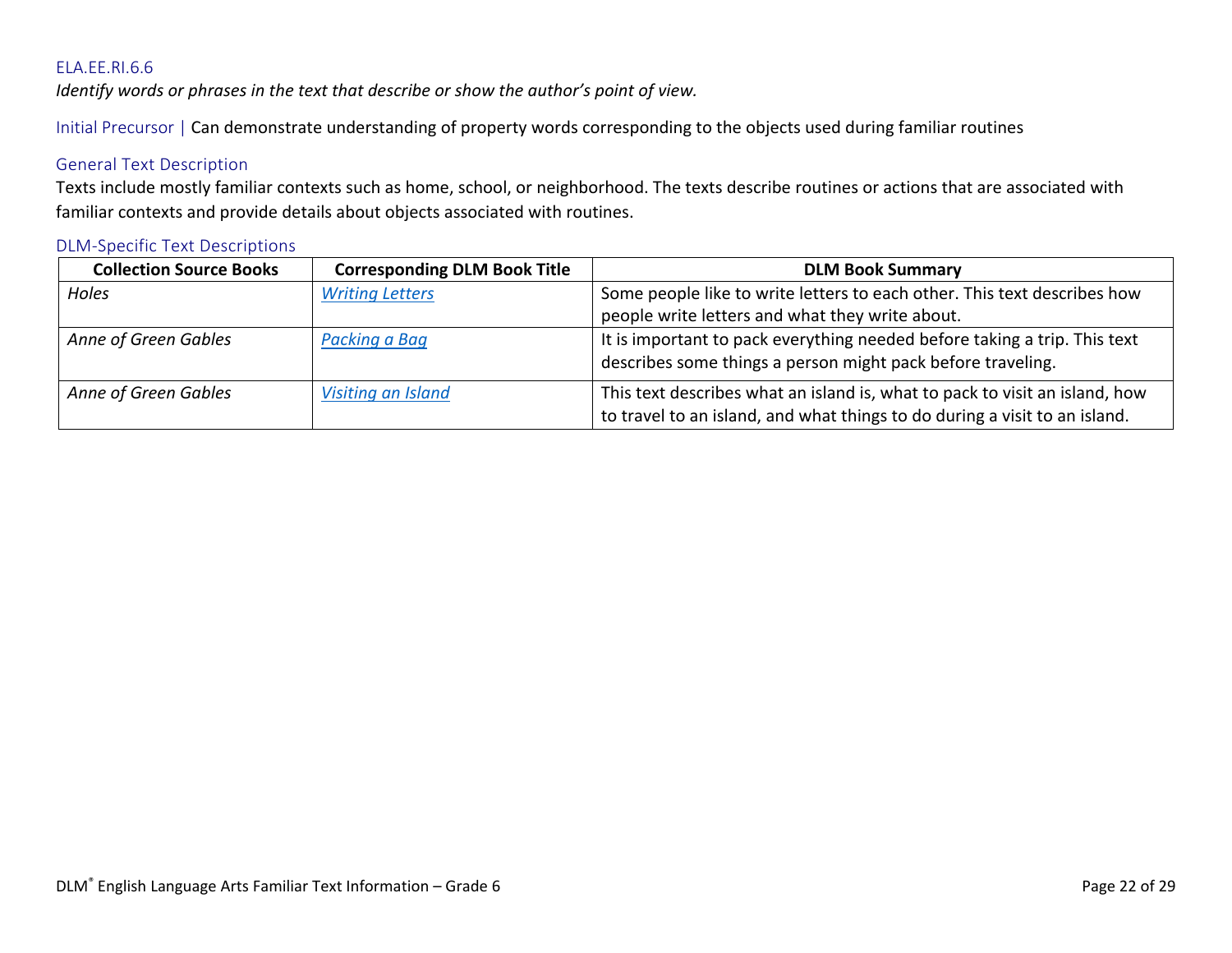## Distal Precursor | Can identify concrete details in familiar informational texts

### General Text Description

Texts include information about familiar contexts and routines. People, objects, and events are associated with these contexts and routines. Texts include concrete details, which are pieces of specific information such as facts, data, or listed options. These concrete details help to explain or justify a claim.

| <b>Collection Source Books</b> | <b>Corresponding DLM Book Title</b> | <b>DLM Book Summary</b>                                                  |
|--------------------------------|-------------------------------------|--------------------------------------------------------------------------|
| Little Women                   | Libraries                           | Libraries are for everyone. This text describes libraries and the things |
|                                |                                     | people do in libraries.                                                  |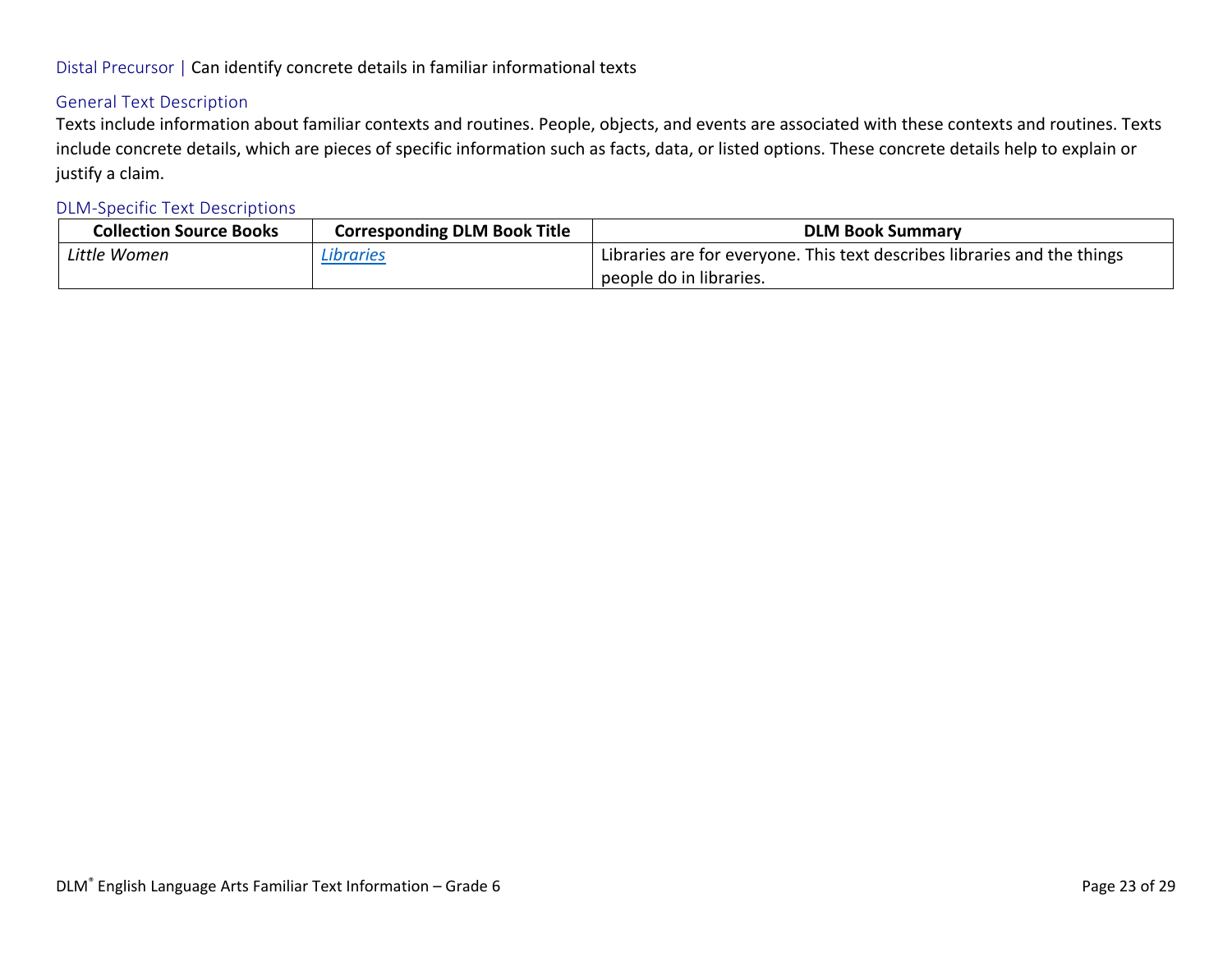<span id="page-23-0"></span>*Distinguish claims in a text supported by reason.*

Initial Precursor | Can determine similar or different based on physical characteristics

### General Text Description

Object characteristics are describing words related to objects, and this includes names as well as describing words associated with a particular object. Texts include objects that are associated with familiar contexts. Words to describe how objects are similar or different from one another are used.

| <b>Collection Source Books</b> | <b>Corresponding DLM Book Title</b> | <b>DLM Book Summary</b>                                                   |
|--------------------------------|-------------------------------------|---------------------------------------------------------------------------|
| Little Women                   | <b>Hobbies</b>                      | Hobbies are activities that people do to have fun or relax. This text     |
|                                |                                     | describes hobbies and what people do for hobbies.                         |
| Little Women                   | <b>Take Care of Your Hair</b>       | It is important for people to take care of their hair. This text gives    |
|                                |                                     | directions for a type of hair care routine.                               |
| Little Women                   | <b>Music Class</b>                  | This text is about the different types of instruments a student could     |
|                                |                                     | choose to play in music class as well as learning to read music and to    |
|                                |                                     | practice their instrument.                                                |
| Holes                          | Pigs All Around                     | Not all pigs are the same. This text describes pigs and how they can be   |
|                                |                                     | different from one another.                                               |
| Anne of Green Gables           | <b>Ready for Bed</b>                | It is important to get ready before going to sleep. This text describes a |
|                                |                                     | bedtime routine.                                                          |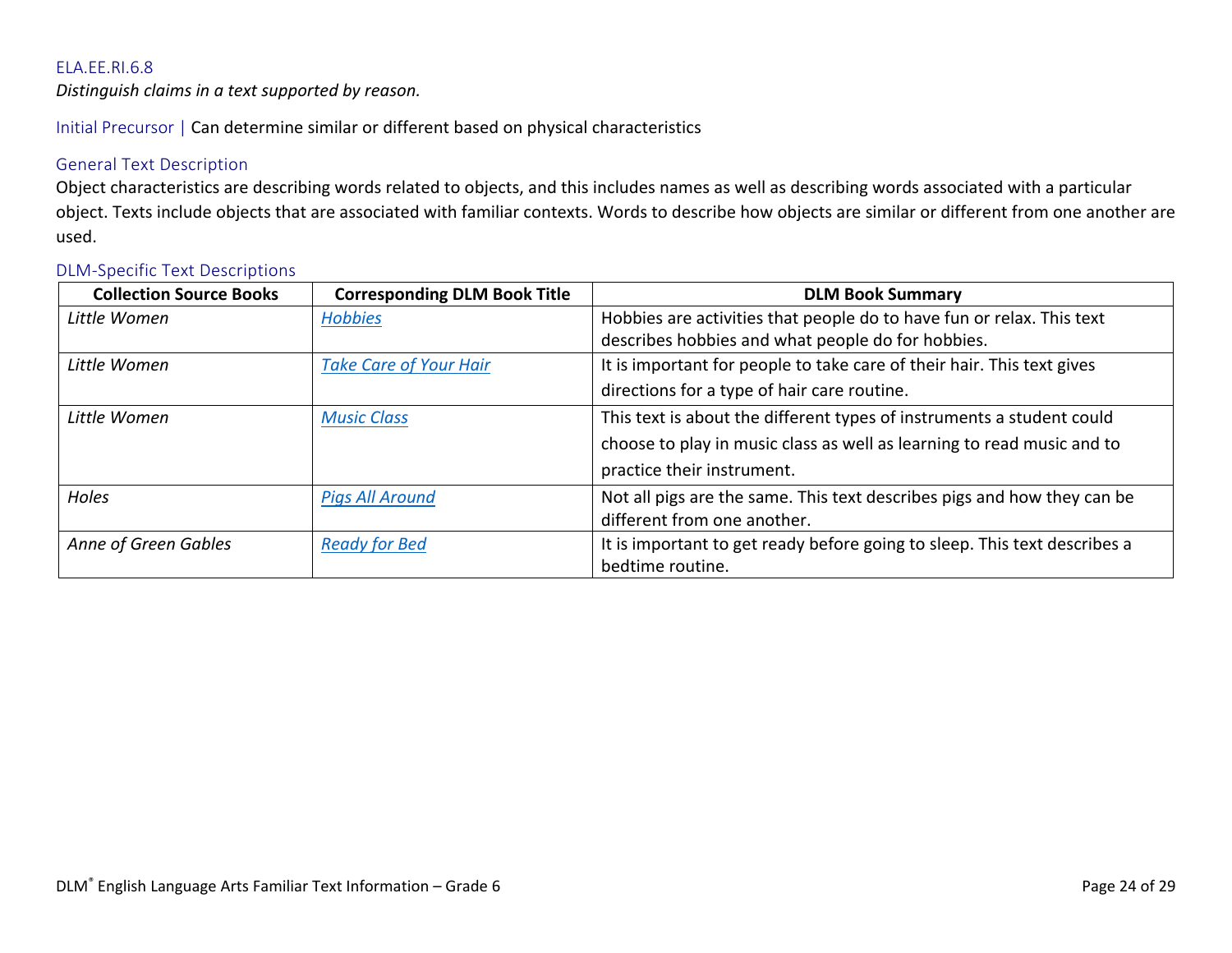<span id="page-24-0"></span>*Compare and contrast how two texts describe the same event.*

Initial Precursor | Can identify actions associated with familiar routines

### General Text Description

Texts include mostly familiar contexts such as home, school, or neighborhood. Familiar routines are associated with these familiar contexts and are described in the texts using action words.

| <b>Collection Source Books</b> | <b>Corresponding DLM Book Title</b> | <b>DLM Book Summary</b>                                                                       |
|--------------------------------|-------------------------------------|-----------------------------------------------------------------------------------------------|
| Holes                          | <b>Archaeologists</b>               | Archaeologists study the past. This text describes what archaeologists do                     |
|                                |                                     | and what tools they use.                                                                      |
| Anne of Green Gables           | <b>School Days</b>                  | Students have busy schedules at school. This text describes an example of<br>a school day.    |
| Anne of Green Gables           | <b>Hard Work</b>                    | Hard work comes in many different forms. This text describes different<br>kinds of hard work. |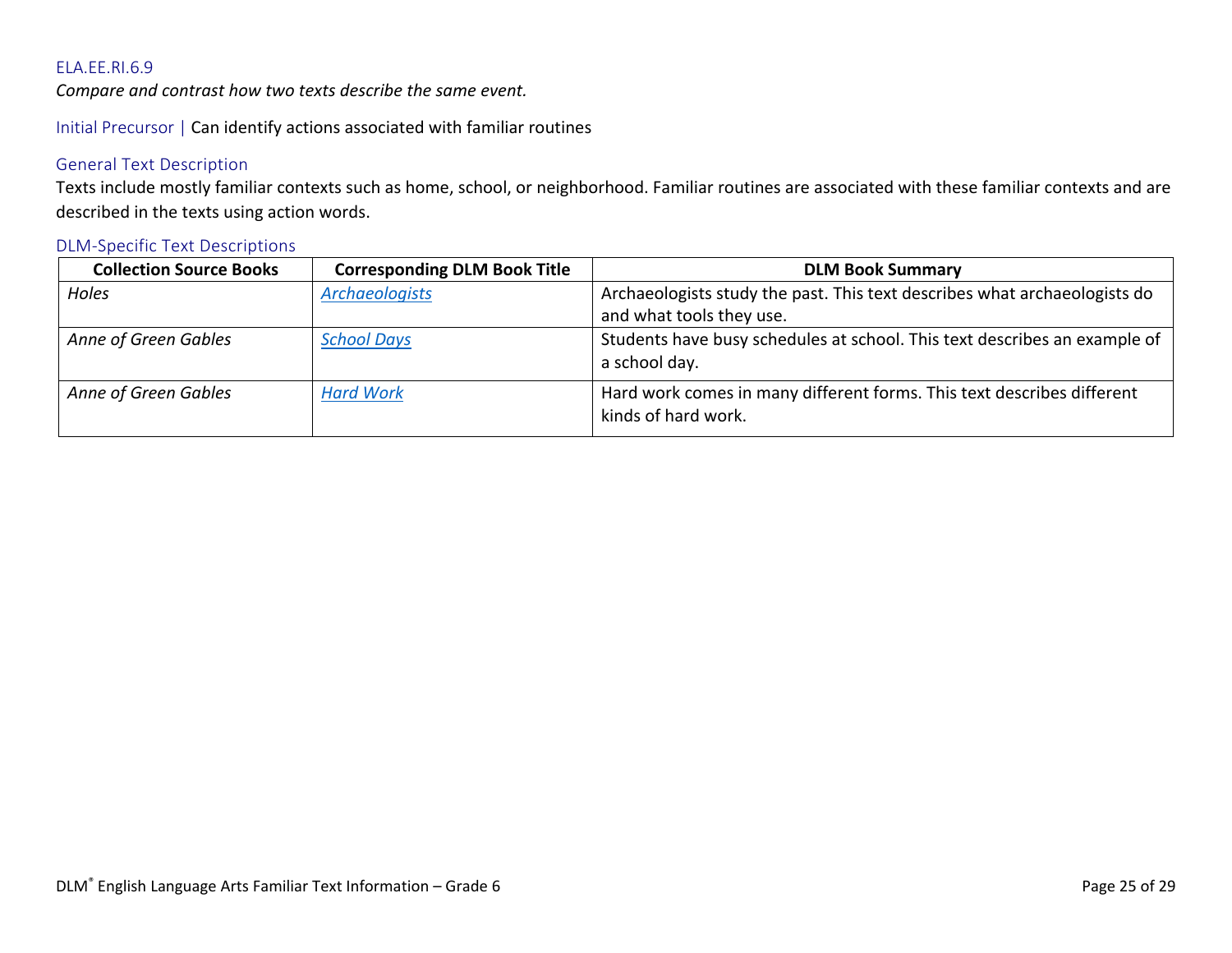## Distal Precursor | Can identify events in a familiar information text

## General Text Description

Texts include mostly familiar contexts such as home, school, or neighborhood. Texts include story elements that undergo a change of state. Any change of state regarding characters or settings is considered an event. The texts provide details to describe these events.

| <b>Collection Source Books</b> | <b>Corresponding DLM Book Title</b> | <b>DLM Book Summary</b>                                                  |
|--------------------------------|-------------------------------------|--------------------------------------------------------------------------|
| Little Women                   | Libraries                           | Libraries are for everyone. This text describes libraries and the things |
|                                |                                     | people do in libraries.                                                  |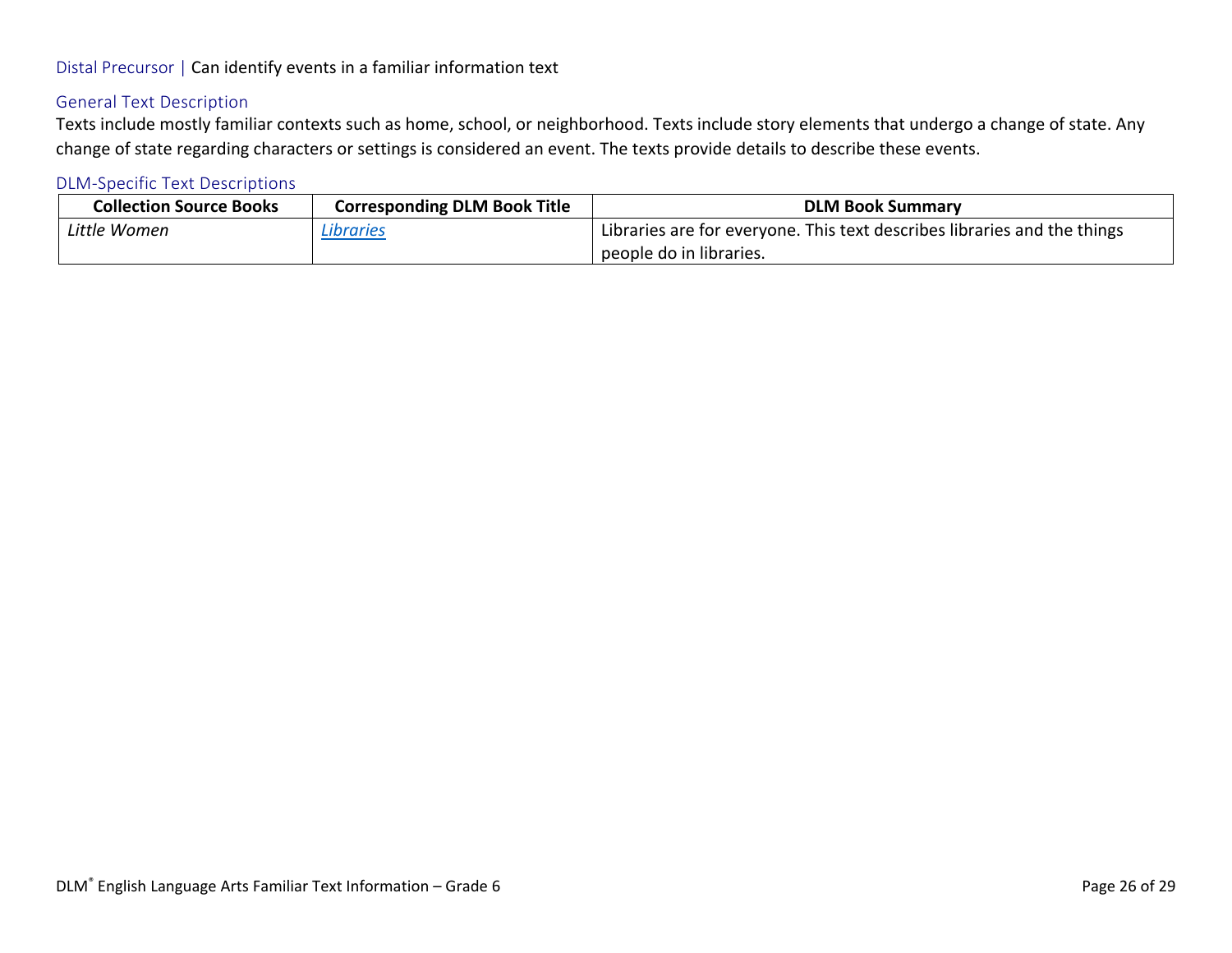#### <span id="page-26-0"></span>ELA.EE.L.6.5.a

*Identify the meaning of simple similes (e.g., the man was as big as a tree.).*

Initial Precursor | Can demonstrate understanding of property words

#### General Text Description

Texts include events, routines contexts, and people described using property words. Property words include color, size, shape, or texture.

# **Collection Source Books** | Corresponding DLM Book Title | DLM Book Summary Anne of Green Gables <sup>|</sup> [The Concert](http://tarheelreader.org/2014/10/11/the-concert/) **Anne Was going to a concert**, and Matthew wanted to buy her something nice to wear. Matthew asked the neighbor to make Anne a new dress, and Anne wore it to the concert. *Anne of Green Gables [Hard Work](http://tarheelreader.org/2014/10/01/hard-work-2/)* Hard work comes in many different forms. This text describes different kinds of hard work. *Anne of Green Gables [Anne's Best Friend](http://tarheelreader.org/2014/10/01/annes-best-friend/)* Anne and Diana were best friends. They went to school together and played together on the weekends.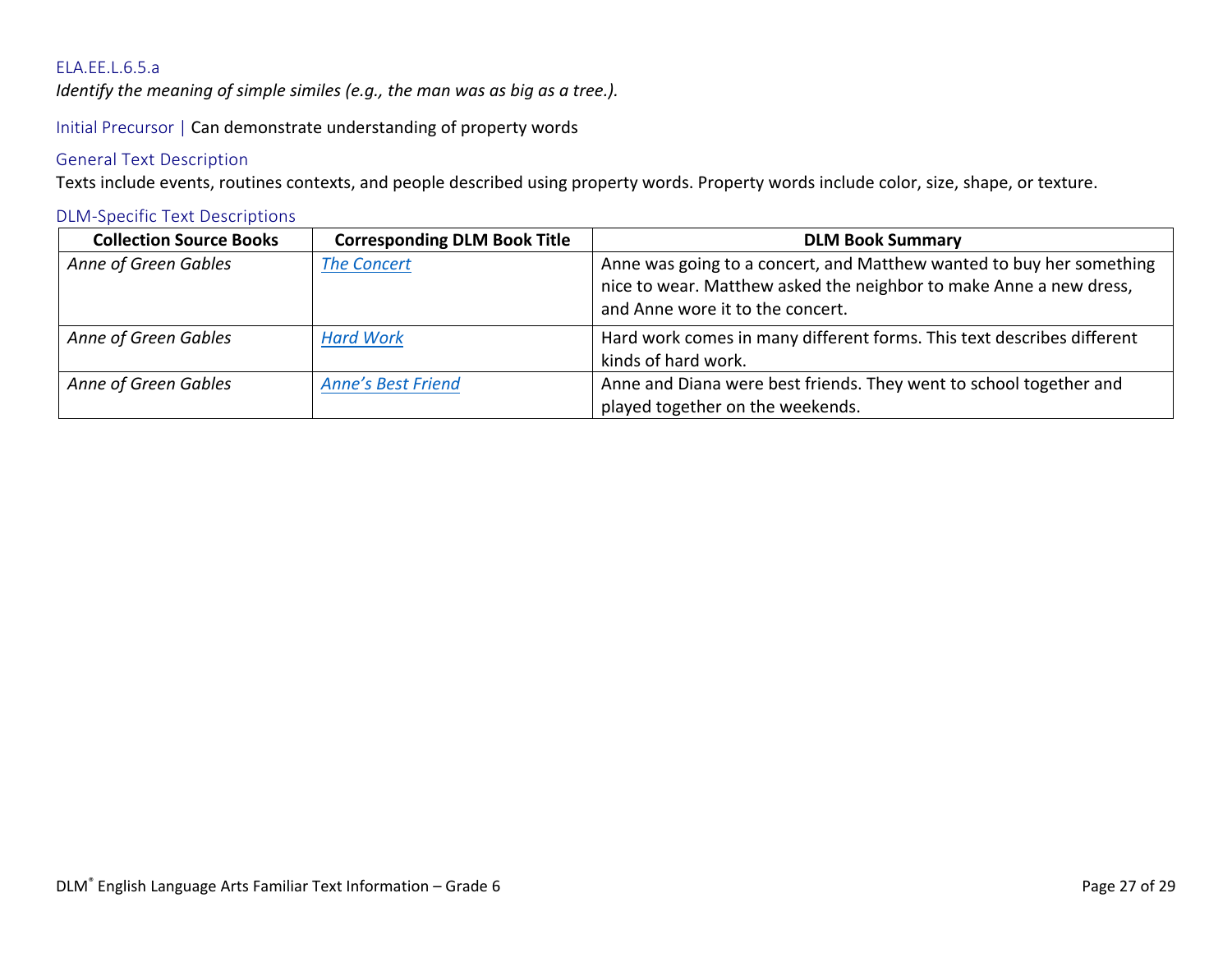#### <span id="page-27-0"></span>ELA.EE.L.6.5.b

*Demonstrate understanding of words by identifying other words with similar and different meanings.*

Initial Precursor | Can draw conclusions based on category knowledge (early inductive reasoning)

#### General Text Description

Texts in this collection have familiar contexts. Routines performed in these contexts and objects associated with routines are described. These objects belong to a broader category, like arts and crafts or pet supplies.

| <b>Collection Source Books</b> | <b>Corresponding DLM Book Title</b> | <b>DLM Book Summary</b>                                                     |
|--------------------------------|-------------------------------------|-----------------------------------------------------------------------------|
| <b>Holes</b>                   | Living at Camp Green Lake*          | Stanley was a teenage boy who got into some trouble. He had to go live at   |
|                                |                                     | Camp Green Lake with other boys who were in trouble. There were rules       |
|                                |                                     | at Camp Green Lake that everyone had to follow.                             |
| Anne of Green Gables           | Packing a Bag                       | It is important to pack everything needed before taking a trip. This text   |
|                                |                                     | describes some things a person might pack before traveling.                 |
| Anne of Green Gables           | Visiting an Island                  | This text describes what an island is, what to pack to visit an island, how |
|                                |                                     | to travel to an island, and what things to do during a visit to an island.  |